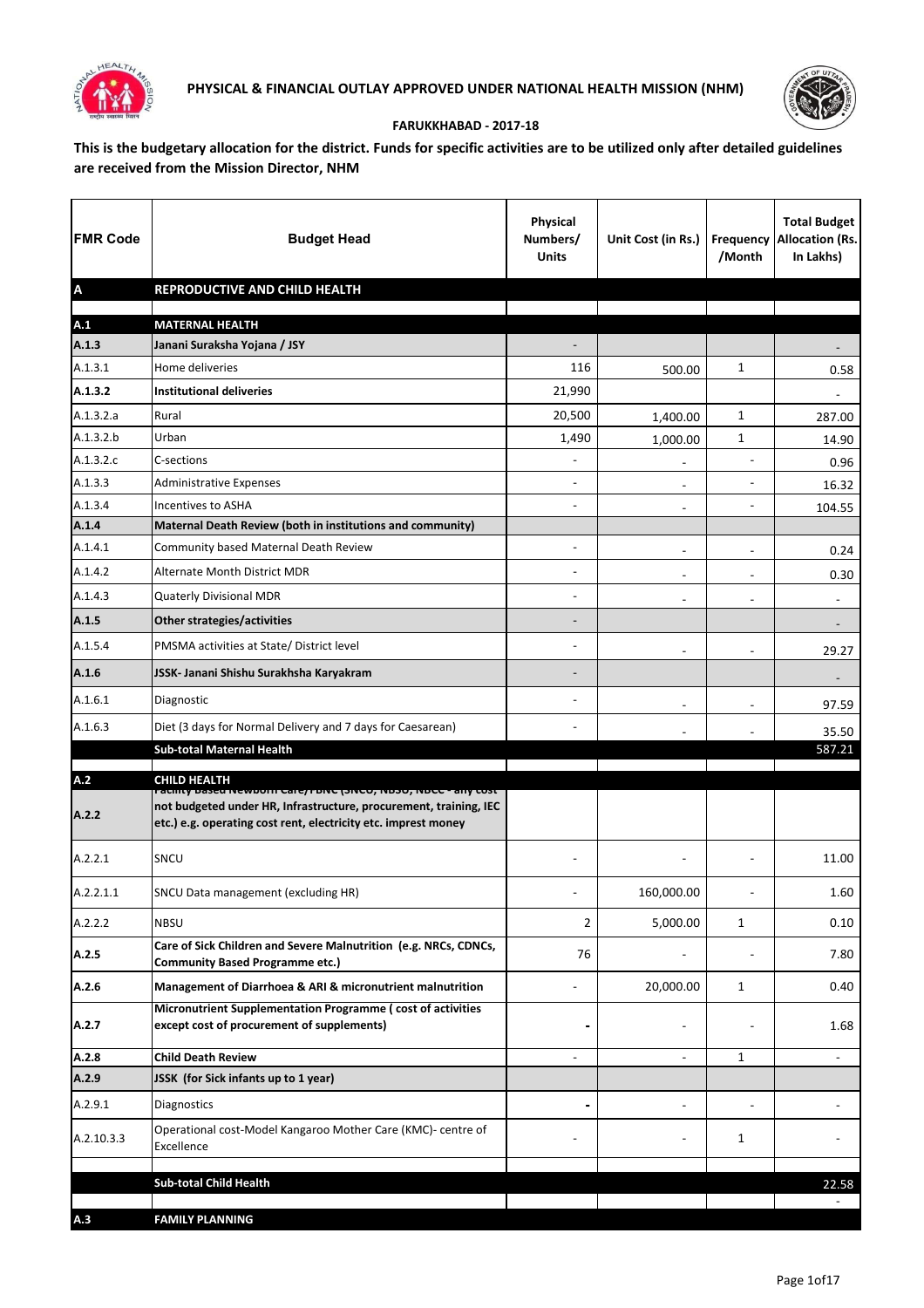| <b>FMR Code</b> | <b>Budget Head</b>                                                                                                                                                                                                                                                                                                                 | Physical<br>Numbers/<br><b>Units</b> | Unit Cost (in Rs.)       | Frequency<br>/Month | <b>Total Budget</b><br><b>Allocation (Rs.</b><br>In Lakhs) |
|-----------------|------------------------------------------------------------------------------------------------------------------------------------------------------------------------------------------------------------------------------------------------------------------------------------------------------------------------------------|--------------------------------------|--------------------------|---------------------|------------------------------------------------------------|
| A.3.1           | <b>Terminal/Limiting Methods</b>                                                                                                                                                                                                                                                                                                   |                                      |                          |                     |                                                            |
| A.3.1.1         | Female sterilization fixed day services                                                                                                                                                                                                                                                                                            |                                      | $\blacksquare$           |                     | 2.42                                                       |
| A.3.1.2         | Male Sterilization fixed day services                                                                                                                                                                                                                                                                                              |                                      |                          |                     | 0.14                                                       |
| A.3.1.3         | Compensation for female sterilization<br>(Provide breakup for cases covered in public facility, private facility.<br>Enhanced Compensation Scheme (if applicable) additionally<br>provide number of PPS done.<br>Female sterilization done in MPV districts may also be budgeted in<br>this head and the break up to be reflected) |                                      |                          |                     | 111.32                                                     |
| A.3.1.4         | Compensation for male sterilization/NSV<br>(Provide breakup for cases covered in public facility, private facility.<br>Male sterilization done in MPV districts may also be budgeted in<br>this head and the break up to be reflected)                                                                                             |                                      |                          |                     | 3.20                                                       |
| A.3.2           | <b>Spacing Methods</b>                                                                                                                                                                                                                                                                                                             |                                      |                          |                     |                                                            |
| A.3.2.2         | Compensation for IUCD insertion at health facilities (including fixed<br>day services at SHC and PHC)<br>[Provide breakup: Public Sector (@Rs. 20/insertion)/Private Sector<br>(@Rs. 75/insertion for EAG states)]                                                                                                                 |                                      |                          |                     | 4.67                                                       |
| A.3.2.3         | PPIUCD services (Incentive to provider @Rs 150 per PPIUCD<br>insertion and Compensation to beneficiary@Rs 300/PPIUCD<br>insertion)                                                                                                                                                                                                 |                                      |                          |                     | 14.42                                                      |
| A.3.2.4         | PAIUCD Services (Incentive to provider @Rs 150 per PAIUCD<br>insertion and Compensation to beneficiary@Rs 300 per PAIUCD<br>insertion)                                                                                                                                                                                             |                                      |                          |                     | 0.09                                                       |
| A.3.2.7         | Dissemination of FP manuals and guidelines                                                                                                                                                                                                                                                                                         |                                      | $\overline{a}$           |                     | 0.20                                                       |
| A.3.3           | POL for Family Planning/ Others (including additional mobility<br>support to surgeon's team if req)                                                                                                                                                                                                                                |                                      |                          | $\mathbf 0$         | 0.73                                                       |
| A.3.5           | <b>Other strategies/activities:</b>                                                                                                                                                                                                                                                                                                |                                      |                          |                     |                                                            |
| A.3.5.3         | Performance reward if any                                                                                                                                                                                                                                                                                                          |                                      | $\overline{\phantom{a}}$ |                     | 0.50                                                       |
| A.3.5.4         | World Population Day' celebration (such as mobility, IEC activities<br>etc.): funds earmarked for district and block level activities                                                                                                                                                                                              |                                      |                          |                     | 1.70                                                       |
| A.3.5.5         | Vasectomy Fortnight celebration (such as mobility, IEC activities<br>etc.): funds earmarked for district and block level activities                                                                                                                                                                                                |                                      |                          |                     | 0.95                                                       |
| A.3.5.6         | Other strategies/activities (such as strengthening services for<br>IUCD, Sterilisation, new contraceptives etc.)                                                                                                                                                                                                                   |                                      |                          |                     |                                                            |
| A.3.5.6.1       | Printing of FP Manuals, Guidelines, etc.                                                                                                                                                                                                                                                                                           |                                      |                          |                     | 1.90                                                       |
| A.3.5.6.2       | Enhance Contribution of PRIs and Family members of eligible<br>couples in 75 districts with high unmet need and TFR                                                                                                                                                                                                                |                                      |                          |                     | 0.20                                                       |
| A.3.7           | Mission Parivar Vikas (Please provide break up of the services to<br>be undertaken as per GoI guidelines) (The budget line is applicable<br>for 7 states (145 High fertility districts under MPV))                                                                                                                                 |                                      |                          |                     |                                                            |
| A.3.7.1         | Saas Bahu Sammellan                                                                                                                                                                                                                                                                                                                | 1,145                                | 1600                     | 1                   | 18.32                                                      |
| A.3.7.2         | Nayi Pehl Kit                                                                                                                                                                                                                                                                                                                      |                                      |                          |                     | 7.06                                                       |
| A.3.7.3         | Injectable contraceptive incentive                                                                                                                                                                                                                                                                                                 |                                      |                          |                     | 7.94                                                       |
| A.3.7.4         | Mission Parivar Vikas Campaign (Frequency-at least<br>4/year)(Campaign in month of July and Nov to be clubbed with<br>WPD & Vasectomy fortnight and to be budgeted under respective<br>head)                                                                                                                                       |                                      |                          |                     | 0.28                                                       |
| A.3.7.5         | Other activities (demand generation, strengthening service delivery<br>etc.)                                                                                                                                                                                                                                                       |                                      |                          |                     | 12.23                                                      |
|                 | <b>Sub-total Family Planning</b>                                                                                                                                                                                                                                                                                                   |                                      |                          |                     | 188.27                                                     |
| A.4             | ADOLESCENT HEALTH / RKSK (Rashtriya Kishore Swasthya<br>Karyakram)                                                                                                                                                                                                                                                                 |                                      |                          |                     |                                                            |
| A.4.1           | <b>Facility based services</b>                                                                                                                                                                                                                                                                                                     |                                      |                          |                     |                                                            |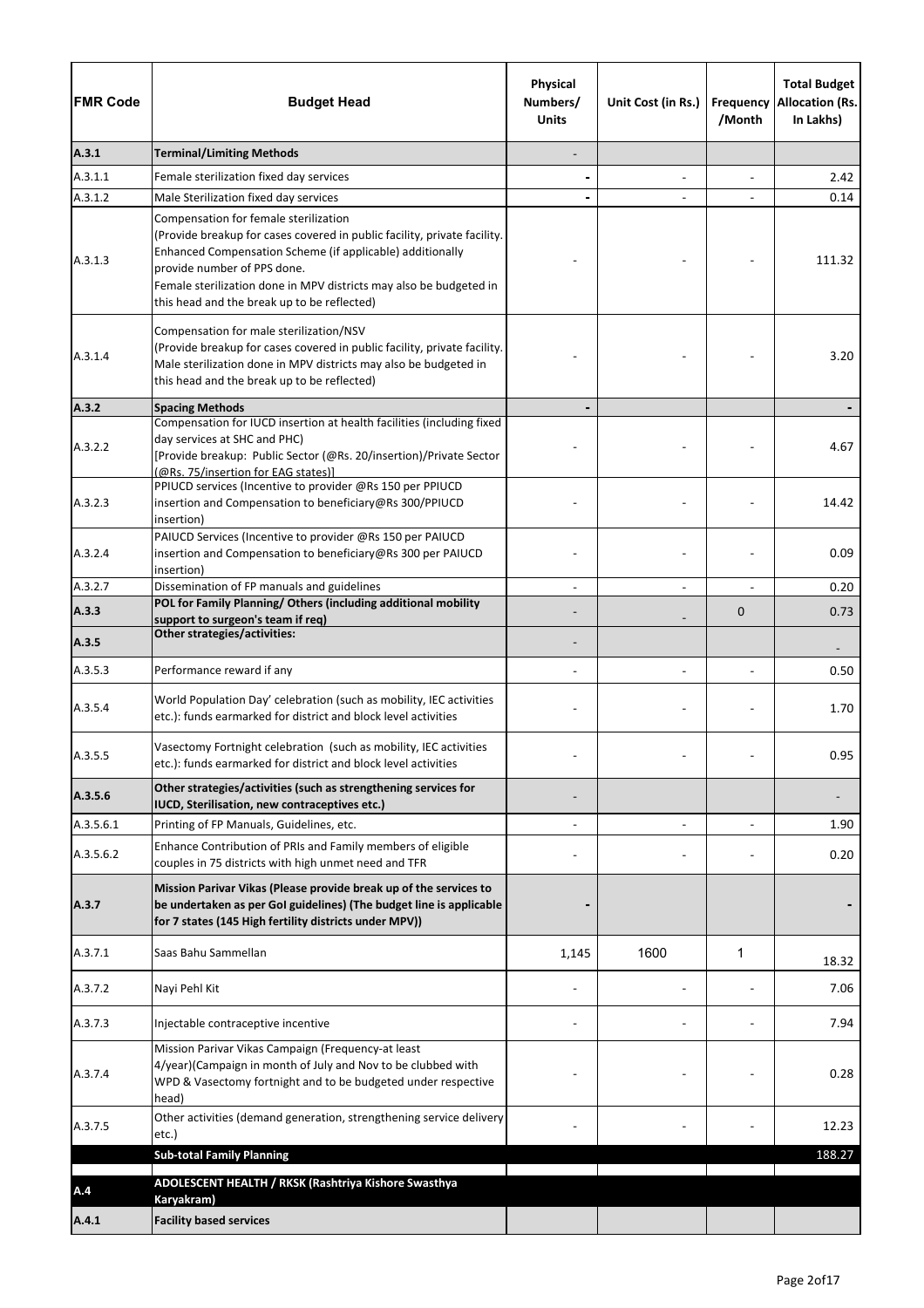| <b>IFMR Code</b>     | <b>Budget Head</b>                                                                               | Physical<br>Numbers/<br><b>Units</b> | Unit Cost (in Rs.)       | /Month                   | <b>Total Budget</b><br><b>Frequency Allocation (Rs.</b><br>In Lakhs) |
|----------------------|--------------------------------------------------------------------------------------------------|--------------------------------------|--------------------------|--------------------------|----------------------------------------------------------------------|
| A.4.1.1              | District level Quartely RKSK review meeting @ Rs. 5000/ meeting                                  | $\mathbf{1}$                         | 5,000.00                 | 4                        | 0.20                                                                 |
|                      | Block level Quartely RKSK review meeting @ Rs. 2500/ meeting                                     | 7                                    | 2,500.00                 | 4                        | 0.70                                                                 |
|                      | AFHC at MC/DH level @ Rs 600 month for 12 months                                                 | $\overline{2}$                       | 600.00                   | 12                       | 0.14                                                                 |
| A.4.1.3              | AFHC at CHC level @ Rs 400/per month for 12 months                                               | $\overline{7}$                       | 400.00                   | 12                       | 0.34                                                                 |
| A.4.1.4              | Mobility Support for 294 AH Counsellors at CHC level @ Rs. 1000                                  | $\overline{7}$                       |                          | 12                       |                                                                      |
| A.4.1.5              | per month for 8 visit/month<br>Mobility Support for RKSK consultant @ Rs. 2400/month for 8 visit | 1                                    | 1,000.00                 | 12                       | 0.84<br>0.29                                                         |
| A.4.2                | for 12 months<br><b>Community level Services</b>                                                 |                                      | 2,400.00                 |                          |                                                                      |
|                      |                                                                                                  |                                      |                          |                          |                                                                      |
| A.4.2.2              | Organizing Adolescent Health day                                                                 | 8                                    | 5,000.00                 | $\overline{2}$           | 0.80                                                                 |
|                      | <b>Sub-total RKSK</b>                                                                            |                                      |                          |                          | 3.31                                                                 |
| A.5                  | <b>RBSK</b>                                                                                      |                                      |                          |                          |                                                                      |
| A.5.1                | Operational Cost of RBSK (Mobility support, DEIC etc.)                                           |                                      |                          |                          |                                                                      |
| A.5.1.2              | One meeting @ Rs. 500 per block for microplan                                                    | $\overline{7}$                       | 500.00                   | $\mathbf{1}$             | 0.04                                                                 |
| A.5.1.3              | Mobility support for Mobile health team- 2 Vehicles/Block                                        | 14                                   | 33,000.00                | 12                       | 55.44                                                                |
|                      | Operation cost of DEIC                                                                           |                                      |                          |                          |                                                                      |
|                      | Travel reimbursement for DEIC manager @ Rs. 500 per day/visit for                                | 1                                    | 6000                     | 6                        |                                                                      |
|                      | 12 days/month for 6 months (Existing and New)                                                    |                                      |                          |                          | 0.36                                                                 |
| A.5.1.4              | One Data card for DEIC manager @ Rs. 1500 each                                                   | 1                                    | 1500                     | $\mathbf{1}$             | 0.02                                                                 |
|                      | Monthly rental for Data card for DEIC manager @ Rs. 500 each                                     | 1                                    | 500                      | 6                        | 0.03                                                                 |
|                      | Honorarium of HR at DEIC - COE                                                                   |                                      |                          |                          |                                                                      |
|                      | Operational cost of Retructured DEIC                                                             |                                      | $\overline{\phantom{m}}$ | $\blacksquare$           |                                                                      |
|                      | Misslenious for restructured DEIC                                                                |                                      | $\blacksquare$           | ÷.                       | $\blacksquare$                                                       |
| A.5.1.5              | New born screening-Inborn error of metabolism                                                    |                                      | $\blacksquare$           | $\overline{\phantom{0}}$ | $\blacksquare$                                                       |
| A.5.1.7              | Spectacle for children                                                                           | 1,006                                | 275.00                   | $\mathbf{1}$             | 2.77                                                                 |
|                      | <b>Sub-total RBSK</b>                                                                            |                                      |                          |                          | 58.65                                                                |
| A.7                  | <b>PNDT Activities</b>                                                                           |                                      |                          |                          |                                                                      |
| A.7.1                | Support to PNDT cell                                                                             |                                      |                          |                          |                                                                      |
| A.7.2                | <b>Other PNDT activities</b>                                                                     |                                      |                          |                          |                                                                      |
|                      | Capacity building of DGCs, CJMs, District Officers, Nodal officers,                              |                                      |                          |                          |                                                                      |
| A.7.2.9              | Ultrasound owners, ASHAs and AWWs Workshops at State,                                            |                                      |                          |                          | 0.50                                                                 |
|                      | Regional, Division, Districts and Block level                                                    |                                      |                          |                          |                                                                      |
|                      | <b>Sub-total PCPNDT</b>                                                                          |                                      |                          |                          | 0.50                                                                 |
| A.9                  | <b>TRAINING</b>                                                                                  |                                      |                          |                          |                                                                      |
| A.9.1.1              | Staff for Training Institutes/ SIHFW/ Nursing Training                                           |                                      |                          |                          |                                                                      |
| A.9.1.1.1            | <b>Hiring of Medical Consultant</b>                                                              |                                      | $\overline{a}$           | ÷,                       |                                                                      |
|                      | <b>Nursing faculty</b>                                                                           |                                      |                          |                          |                                                                      |
| A.9.1.1.2            | Honorarium for faculty                                                                           |                                      | 35,000.00                | 12                       |                                                                      |
|                      | Honorarium for Nurse Mentor Tutor                                                                |                                      | 45,000.00                | 12                       | $\blacksquare$                                                       |
|                      | Honorarium for PC                                                                                |                                      | 22,600.00                | 12                       |                                                                      |
|                      | <b>Nurse Mentors</b>                                                                             |                                      |                          |                          |                                                                      |
| A.9.1.1.3            | Honorarium for Existing Nurse Mentor @Rs. 42000/month                                            | $\overline{2}$                       | 42,000.00                | 12                       | 10.08                                                                |
|                      | Honorarium for New Nurse Mentor @Rs. 40000/month                                                 |                                      | 40,000.00                | 12                       | $\overline{a}$                                                       |
| A.9.1.2.2            | Setting up of Skil Lab Consumables for CoN & GNMTC                                               |                                      |                          |                          |                                                                      |
| A.9.3.7<br>A.9.3.7.1 | Other maternal health training<br>Training for Case sheet filling at L1, L2 and L3               |                                      |                          | $\overline{\phantom{0}}$ | 0.10                                                                 |
| A.9.5.5.2.f          | One day Orientation for Staff Nurse/ANM on Kangaroo Mother<br>Care (KMC)                         | 1                                    | 23,000.00                | 1                        | 0.23                                                                 |
| A.9.5.5.2.e          | One Day Orientation Meeting for IDCF program                                                     | 1                                    | 150,000.00               | 1                        | 1.50                                                                 |
| A.9.10.1             | Establishment of virtual calss room at National Nodal Centre                                     |                                      | $\overline{\phantom{0}}$ | ÷.                       |                                                                      |
| A.9.11.3             | Dakshata training                                                                                |                                      | $\blacksquare$           | $\blacksquare$           | $\blacksquare$                                                       |
|                      | 6 Days/6 weeks training of Nursing faculty, Tutor and NMT etc.                                   |                                      |                          |                          |                                                                      |
| A.9.12.3             | One day orientation for MO / other staff DP under RBSK                                           | 1                                    | 23,200.00                | $\mathbf{1}$             | 0.23                                                                 |
|                      | <b>Sub-total Training</b>                                                                        |                                      |                          |                          | 12.14                                                                |
| A.10                 | PROGRAMME MANAGEMENT                                                                             |                                      |                          |                          |                                                                      |
| A.10.1.11.4          | Budget Approved under Operational Expenses                                                       |                                      |                          |                          |                                                                      |
|                      | Misc.Travel/POL/Stationery/Communication etc @ Rs. 100000/                                       |                                      |                          |                          |                                                                      |
|                      | District (National Programme for Palliative Care)                                                | 1                                    | 100,000.00               | 1                        | 1.00                                                                 |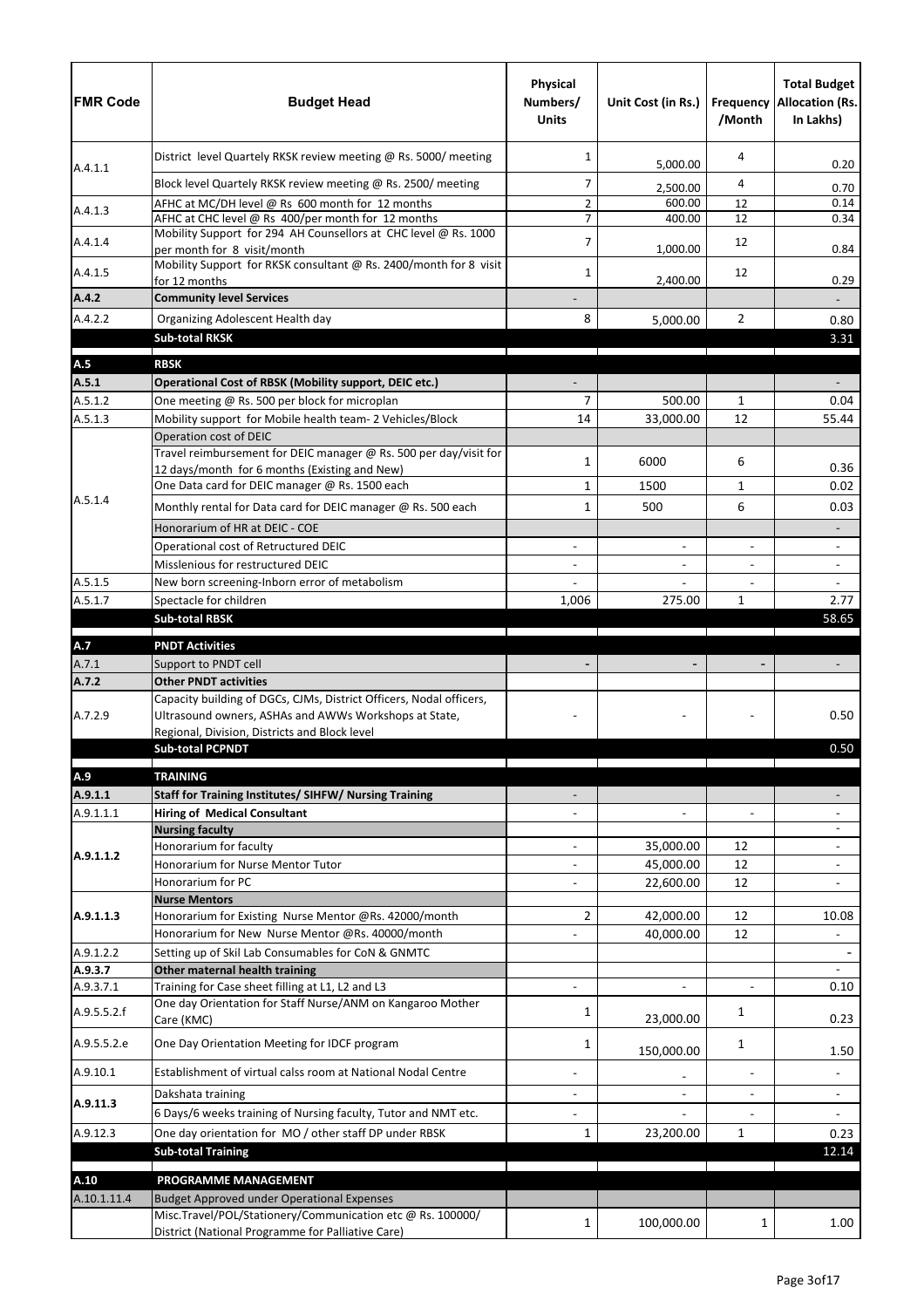| <b>FMR Code</b>      | <b>Budget Head</b>                                                                                         | Physical<br>Numbers/<br><b>Units</b> | Unit Cost (in Rs.)       | Frequency<br>/Month      | <b>Total Budget</b><br><b>Allocation (Rs.</b><br>In Lakhs) |
|----------------------|------------------------------------------------------------------------------------------------------------|--------------------------------------|--------------------------|--------------------------|------------------------------------------------------------|
| A.10.2               | <b>Strengthening of District society/ District Programme</b>                                               |                                      |                          |                          |                                                            |
|                      | <b>Management Support Unit</b><br>Contractual Staff for DPMU recruited and in position                     |                                      |                          |                          |                                                            |
|                      |                                                                                                            |                                      |                          |                          |                                                            |
| A.10.2.1<br>A.10.2.2 | District Programme Manager<br>District Accounts Manager                                                    | 1<br>$\mathbf 1$                     | 39,690.00<br>32,303.00   | 12<br>12                 | 4.76<br>3.88                                               |
| A.10.2.3             | District Data Manager                                                                                      | $\mathbf 1$                          | 22,050.00                | 12                       | 2.65                                                       |
|                      | Honorarium of RKSK Coordinators @ Rs. 26250/month ofr 12                                                   |                                      |                          |                          |                                                            |
| A.10.2.4             | months                                                                                                     | 1                                    | 26,250.00                | 12                       | 3.15                                                       |
| A.10.2.6             | Data Entry Operators                                                                                       | $\overline{2}$                       | 10,694.00                | 12                       | 2.57                                                       |
| A.10.2.7             | Support Staff (Kindly Specify)                                                                             | 1                                    | 8,269.00                 | 12                       | 0.99                                                       |
| A.10.2.8             | <b>Others</b>                                                                                              |                                      |                          |                          |                                                            |
|                      | Honorariam for existing DEIC manager's @ Rs. 33000 per month                                               |                                      | 33,000.00                | 12                       |                                                            |
| A.10.2.8.1           | for 12 Months<br>Honorariam for New DEIC manager's @ Rs. 33000 per month for 6                             |                                      |                          |                          |                                                            |
|                      | months                                                                                                     | 1                                    | 33,000.00                | 6                        | 1.98                                                       |
| A.10.2.8.2           | Operational Expenses for DPMU                                                                              | $\mathbf{1}$                         | 88,000.00                | 12                       | 10.56                                                      |
| A.10.2.8.3           | Quality Assurance Committees at Division/ District level                                                   |                                      |                          |                          | 10.44                                                      |
|                      | Monitoring and Evaluation Officers for Mental Health Programme                                             |                                      |                          |                          |                                                            |
| A.10.2.8.5           | Honorarium for Existing Staff @ Rs. 21000 for 12 months                                                    |                                      | 21,000.00                | 12                       |                                                            |
|                      | Honorarium for Existing Staff @ Rs. 20000 for 12 months                                                    |                                      | 20,000.00                | 12                       |                                                            |
|                      | Honorarium for New Staff @ Rs. 20000 for 4 months                                                          |                                      | 20,000.00                | 4                        |                                                            |
| A.10.3               | <b>Strengthening of Block PMU</b>                                                                          |                                      |                          |                          |                                                            |
| A.10.3.1             | <b>Block Programme Manager</b>                                                                             | 7                                    | 24,255.00                | 12                       | 20.37                                                      |
| A.10.3.2             | <b>Block Accounts Manager</b>                                                                              | $\overline{7}$                       | 12,128.00                | 12                       | 10.19                                                      |
| A.10.3.7             | <b>Others</b>                                                                                              |                                      |                          |                          |                                                            |
| A.10.3.7.1           | Operational Expenses for BPMU                                                                              | 7                                    | 15,750.00                | 12                       | 13.23                                                      |
| A.10.7               | <b>Mobility Support, Field Visits</b>                                                                      |                                      |                          |                          |                                                            |
| A.10.7.2             | DPMU/District                                                                                              | 2                                    | 33,000.00                | 12                       | 7.92                                                       |
| A.10.7.3             | <b>BPMU/Block</b>                                                                                          | 7                                    | 33,000.00                | 12                       | 27.72                                                      |
| A.10.8               | <b>Other Activities</b>                                                                                    |                                      |                          |                          |                                                            |
| A.10.8.1             | Divisional AD Office                                                                                       |                                      | 33,000.00                | 12                       |                                                            |
|                      | <b>Sub-total Programme Management</b>                                                                      |                                      |                          |                          | 121.41                                                     |
|                      | <b>Total of RCH</b>                                                                                        |                                      |                          |                          | 994.06                                                     |
| $\, {\bf B}$         | Additionalities under NRHM (Mission Flexible Pool)                                                         |                                      |                          |                          |                                                            |
| <b>B1</b>            | <b>ASHA</b>                                                                                                |                                      |                          |                          |                                                            |
| <b>B1.1</b>          | <b>ASHA Cost:</b>                                                                                          |                                      |                          |                          |                                                            |
| <b>B1.1.1</b>        | <b>Selection &amp; Training of ASHA</b>                                                                    |                                      |                          |                          |                                                            |
| B1.1.1.2             | Module VI & VII                                                                                            | $\overline{\phantom{a}}$             | 77,650.00                | $\blacksquare$           | 38.99                                                      |
| B1.1.1.3.1           | TOT of ASHA trainers Round III (at RHFWTC)                                                                 |                                      |                          |                          |                                                            |
| B1.1.1.4.1           | Supervision costs by ASHA facilitators(12 months)                                                          | $\blacksquare$                       |                          |                          | 45.00                                                      |
| B1.1.1.4.2           | Monthly Review meeting of ASHA facilitators with BCM at block<br>level-cost of travel and meeting expenses |                                      | 150.00                   | 12                       | 1.35                                                       |
| <b>B1.1.3</b>        | Performance Incentive/Other Incentive to ASHAs                                                             |                                      |                          |                          |                                                            |
| B1.1.3.1             | <b>ASHA incentives under Maternal Health</b>                                                               |                                      |                          |                          |                                                            |
| B1.1.3.1.1           | HRP identification and followup incentive for ASHA                                                         | $\blacksquare$                       | $\blacksquare$           | $\blacksquare$           | 14.70                                                      |
| B1.1.3.1.2           | MDR reporting by ASHA and Community                                                                        |                                      | $\overline{\phantom{a}}$ | $\blacksquare$           | 0.39                                                       |
| B1.1.3.2             | <b>Incentive to ASHA under Child Health</b>                                                                |                                      |                          |                          |                                                            |
| B1.1.3.2.1           | Incentive for Home Based Newborn Care programme                                                            | $\blacksquare$                       | $\blacksquare$           | $\overline{\phantom{a}}$ | 74.27                                                      |
| B1.1.3.2.5           |                                                                                                            |                                      |                          |                          |                                                            |
|                      | Incentive for follow up of discharge SAM children from NRCs                                                |                                      |                          |                          | 0.36                                                       |
| B1.1.3.2.8           | Incentive for IDCF                                                                                         | 1,497                                | 100.00                   | 1                        | 1.50                                                       |
| B1.1.3.3             | ASHA Incentives under family planning (ESB/ PPIUCD/ Others)                                                |                                      |                          |                          |                                                            |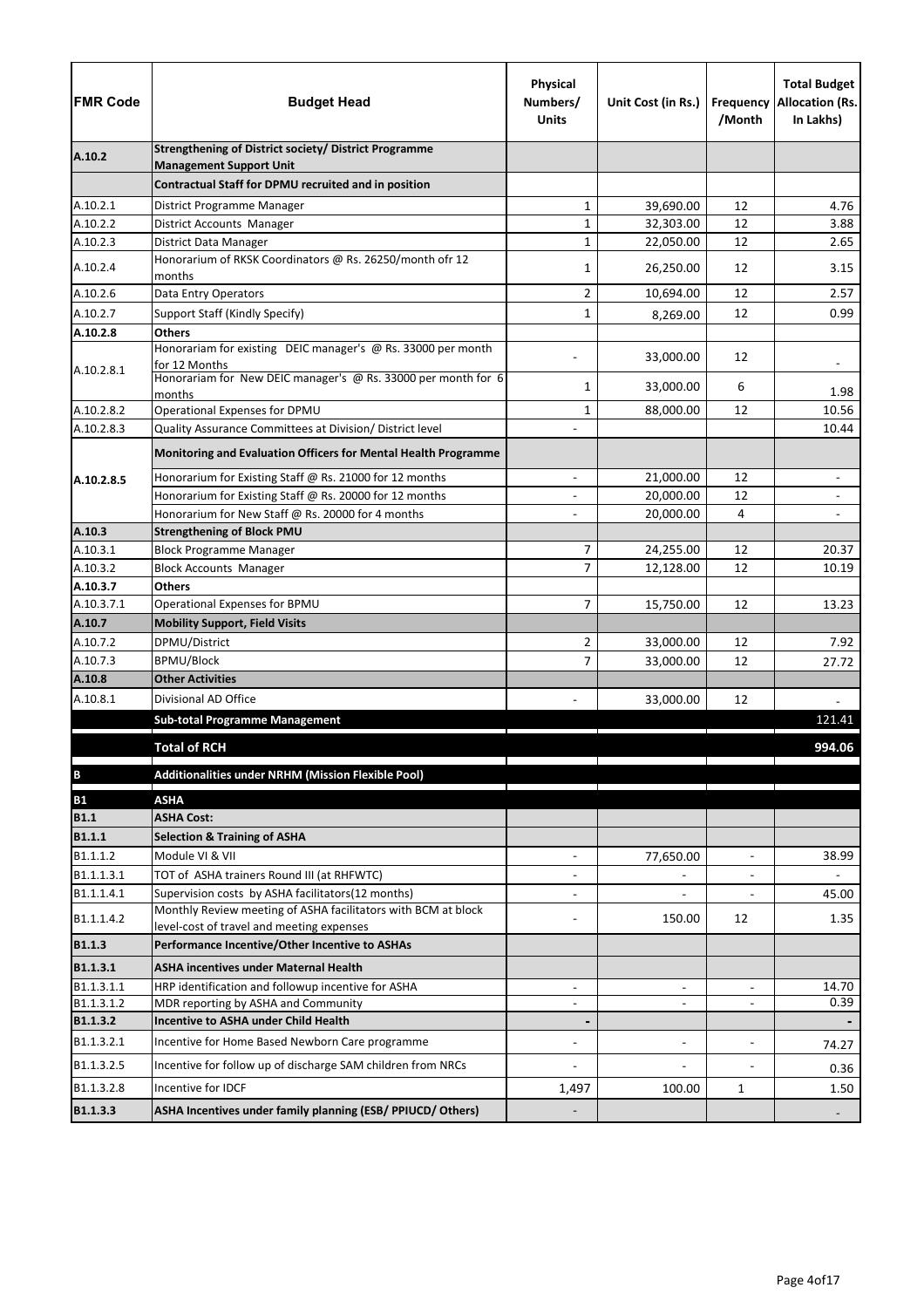| <b>FMR Code</b>          | <b>Budget Head</b>                                                                                                              | Physical<br>Numbers/<br><b>Units</b> | Unit Cost (in Rs.) | /Month                   | <b>Total Budget</b><br><b>Frequency Allocation (Rs.</b><br>In Lakhs) |
|--------------------------|---------------------------------------------------------------------------------------------------------------------------------|--------------------------------------|--------------------|--------------------------|----------------------------------------------------------------------|
| B1.1.3.3.1               | ASHA PPIUCD incentive for accompanying the client for PPIUCD<br>insertion (@ Rs. 150/ASHA/insertion)                            | 3,205                                | 150.00             | 1                        | 4.81                                                                 |
| B1.1.3.3.2               | ASHA PAIUCD incentive for accompanying the client for PAIUCD<br>insertion (@ Rs. 150/ASHA/insertion)                            | 20                                   | 150.00             | 1                        | 0.03                                                                 |
| B1.1.3.3.3               | ASHA incentive under ESB scheme for promoting spacing of births                                                                 | 1,298                                | 500.00             | 1                        | 6.49                                                                 |
| B1.1.3.3.4               | ASHA Incentive under ESB scheme for promoting adoption of<br>limiting method upto two children                                  | 649                                  | 1,000.00           | 1                        | 6.49                                                                 |
| B.1.1.3.4                | ASHA Incentives (Rashtriya Kishor Swasthya Karyakram)                                                                           |                                      |                    |                          |                                                                      |
| B.1.1.3.4.2              | Incentive for mobilizing adolescents and community for AHD @ Rs.<br>200 per AHD for 2 times                                     | 290                                  | 200.00             | $\overline{2}$           | 1.16                                                                 |
| B1.1.3.6                 | <b>ASHA Incentives (other)</b>                                                                                                  |                                      |                    |                          |                                                                      |
| B1.1.3.6.1               | Incentives for routine activities                                                                                               |                                      | 1,000.00           | 12                       | 179.64                                                               |
| B1.1.3.6.4               | Incentive to ASHA Facilitator                                                                                                   |                                      | 300.00             | 12                       | 2.70                                                                 |
| B1.1.3.6.5               | Reimbursement of travel expenses for accompanying a women to<br>facility for surgical abortion (MVA/EVA)                        | 100                                  | 150.00             | 1                        | 0.15                                                                 |
| B1.1.3.6.6               | Reimbursement of travel expenses for accompanying a women to<br>facility for medical abortion.                                  | 100                                  | 225.00             | 1                        | 0.23                                                                 |
| B1.1.3.7                 | Other (support provisions to ASHA such as uniform, diary, ASHA<br>Ghar etc.)                                                    |                                      |                    |                          |                                                                      |
| B1.1.3.7.1               | ASHA Divas/ Annual ASHA Samellan                                                                                                |                                      | $\blacksquare$     | $\overline{a}$           | 4.54                                                                 |
| B1.1.3.7.5               | <b>ASHA Uniform</b>                                                                                                             |                                      | $\blacksquare$     | $\overline{\phantom{0}}$ | 7.07                                                                 |
| B1.1.5                   | <b>Human Resources</b>                                                                                                          |                                      |                    |                          |                                                                      |
| B1.1.5.1                 | HR at State Level (PM HR only)<br>HR at District Level (District Community Process Manager) (PM HR                              |                                      | $\blacksquare$     |                          | $\blacksquare$                                                       |
| B1.1.5.2                 | only)                                                                                                                           | 1                                    | 32,303.00          | 12                       | 3.88                                                                 |
| B1.1.5.3                 | HR at Block Level (PM HR only)                                                                                                  | 14                                   |                    | $\blacksquare$           | 13.86                                                                |
| B1.1.5.4                 | Mobility Costs for ASHA Resource Centre/ASHA Mentoring Group<br>(Kindly Specify)                                                |                                      |                    |                          | 0.10                                                                 |
|                          | <b>Sub-Total of ASHA</b>                                                                                                        |                                      |                    |                          | 407.71                                                               |
|                          |                                                                                                                                 |                                      |                    |                          |                                                                      |
|                          | Untied Funds/Annual Maintenance Grants / Corpus Grants to                                                                       |                                      |                    |                          |                                                                      |
| <b>B2</b><br>B2.1        | <b>HMS/RKS</b><br><b>District Hospitals</b>                                                                                     | $\blacksquare$                       | 1,000,000.00       | $\overline{a}$           | 10.00                                                                |
| <b>B2.3</b>              | <b>CHCs</b>                                                                                                                     |                                      | 500,000.00         |                          | 23.33                                                                |
| <b>B2.4</b>              | PHCs                                                                                                                            |                                      | 175,000.00         | $\blacksquare$           | 22.75                                                                |
| <b>B2.5</b>              | Sub Centres                                                                                                                     |                                      | 20000.00           |                          | 18.50                                                                |
| B2.6                     | <b>VHSC</b>                                                                                                                     |                                      |                    |                          | 30.15                                                                |
|                          | <b>Sub-Total of Untied Fund</b>                                                                                                 |                                      |                    |                          | 104.73                                                               |
|                          |                                                                                                                                 |                                      |                    |                          |                                                                      |
| B.4                      | <b>Hospital Strengthening</b>                                                                                                   |                                      |                    |                          |                                                                      |
| <b>B.4.1</b>             | Up gradation of CHCs, PHCs, Dist. Hospitals                                                                                     |                                      |                    |                          |                                                                      |
| B4.1.1                   | District Hospitals (As per the DH Strengthening Guidelines)<br>Upgradation/ Renovation of CBNAAT site and Establishing of DRTBC |                                      |                    |                          |                                                                      |
| B4.1.1.2                 | under RNTCP                                                                                                                     |                                      |                    |                          | 4.00                                                                 |
| B4.1.6                   | <b>SDH</b>                                                                                                                      |                                      |                    |                          |                                                                      |
| B4.1.6.3                 | Spill over of Ongoing Works                                                                                                     |                                      | 100000             | 1                        |                                                                      |
| <b>B.4.3</b>             | <b>Sub Centre Rent and Contingencies</b>                                                                                        |                                      |                    | $\Omega$                 | 0.69                                                                 |
|                          | <b>Sub-Total of Hospital Strenthening</b>                                                                                       |                                      |                    |                          | 4.69                                                                 |
| <b>B8</b>                | Panchayati Raj Institutions                                                                                                     |                                      |                    |                          |                                                                      |
| B8.3.3                   | <b>VHSNC Register</b>                                                                                                           |                                      |                    |                          | 0.90                                                                 |
|                          | <b>Sub-Total of PRI</b>                                                                                                         |                                      |                    |                          | 0.90                                                                 |
|                          |                                                                                                                                 |                                      |                    |                          |                                                                      |
| <b>B9</b><br><b>B9.1</b> | <b>Mainstreaming of AYUSH</b><br><b>Other Activities (Excluding HR)</b>                                                         |                                      |                    |                          |                                                                      |
| B9.1.1                   | Contigency for AYUSH wing                                                                                                       | 1                                    | 20,000.00          | 1                        | 0.20                                                                 |
|                          | <b>Sub-Total of AYUSH</b>                                                                                                       |                                      |                    |                          |                                                                      |
|                          |                                                                                                                                 |                                      |                    |                          | 0.20                                                                 |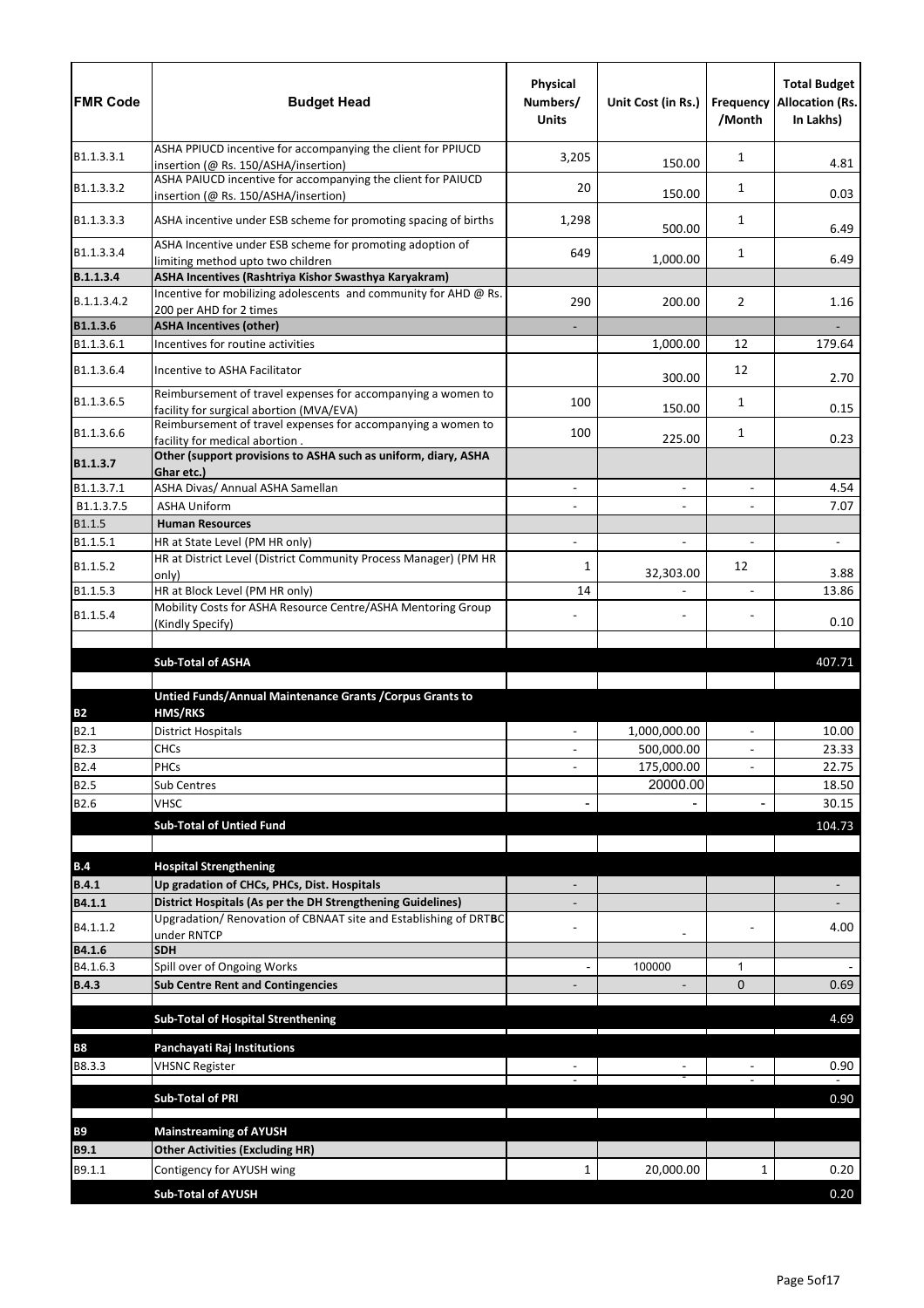| <b>FMR Code</b>           | <b>Budget Head</b>                                                                                                                                                                      | Physical<br>Numbers/<br><b>Units</b> | Unit Cost (in Rs.)       | Frequency<br>/Month | <b>Total Budget</b><br><b>Allocation (Rs.</b><br>In Lakhs) |
|---------------------------|-----------------------------------------------------------------------------------------------------------------------------------------------------------------------------------------|--------------------------------------|--------------------------|---------------------|------------------------------------------------------------|
|                           |                                                                                                                                                                                         |                                      |                          |                     |                                                            |
| <b>B10</b><br>B.10.3.3    | <b>IEC-BCC NRHM</b>                                                                                                                                                                     |                                      |                          |                     |                                                            |
| B.10.3.3.2                | <b>BCC/IEC activities for FP</b><br><b>Inter Personal Communication</b>                                                                                                                 |                                      |                          |                     | 0.65                                                       |
| B.10.6.7                  | <b>Health Education and Publicity for NIDDCP</b>                                                                                                                                        | 1                                    | 10,000.00                | $\mathbf{1}$        | 1.00                                                       |
| B.10.6.9                  |                                                                                                                                                                                         |                                      |                          |                     |                                                            |
| B.10.6.9                  | IEC / BCC for NVBDCP                                                                                                                                                                    |                                      |                          |                     |                                                            |
| B.10.6.9.a                | IEC/BCC for Malaria                                                                                                                                                                     | $\blacksquare$                       | $\blacksquare$           | $\blacksquare$      | 0.14                                                       |
| B.10.6.9.b                | Dengue & Chikungunya                                                                                                                                                                    |                                      |                          |                     | 0.30                                                       |
| B.10.6.9.d                | Specific IEC/BCC for Lymphatic Filariasis at State, District, PHC, Sub-<br>centre and village level including VHSC/GKs for<br>communitymobilization efforts to realize the desired drug |                                      |                          |                     | 0.29                                                       |
|                           | compliance of 85% during MDA.<br>IEC/BCC/Advocacy for Kalaazar                                                                                                                          |                                      |                          |                     |                                                            |
| B.10.6.10                 | IEC/BCC: Mass media, Outdoor media, Rural media, Advocacy<br>media for NLEP                                                                                                             | 1                                    | 98,000.00                | $\mathbf{1}$        | 0.98                                                       |
| B.10.6.12                 | IEC and community mobilization activities for NMHP                                                                                                                                      |                                      |                          |                     |                                                            |
| B.10.6.12.a               | Procuring/ translation of IEC material and distribution                                                                                                                                 |                                      |                          |                     |                                                            |
| B.10.6.12.b               | Awareness generation activities in the community, schools,                                                                                                                              |                                      |                          |                     |                                                            |
|                           | workplaces with community involvement                                                                                                                                                   |                                      |                          |                     |                                                            |
| B.10.6.14.1               | SBCC/IEC campaign                                                                                                                                                                       |                                      |                          |                     |                                                            |
| B.10.6.14.1.a             | Development of posters/ stickers/ handouts/ wall paintings/<br>hoardings/local advt/etc. @ Rs. 3,00,000                                                                                 | 1                                    | 300,000.00               | 1                   | 3.00                                                       |
| B.10.6.14.1.b             | Places covered with hoardings/ bill boards/ signages etc. @ Rs.<br>2,00,000                                                                                                             | 1                                    | 200,000.00               | 1                   | 2.00                                                       |
| B.10.6.14.1.c             | Usage of Folk media such as Nukkad Natak/ mobile audio visual<br>services/ local radio etc. @ Rs. 1,00,000                                                                              | 1                                    | 100,000.00               | 1                   | 1.00                                                       |
| B.10.6.14.1.              | 1000 Printing of Challan Books @ Rs. 60 per book                                                                                                                                        | 1                                    | 60,000.00                | $\mathbf{1}$        | 0.60                                                       |
| B.10.6.14.2               | IEC/SBCC material used for patients counselling                                                                                                                                         | 1                                    | 40,000.00                | 1                   | 0.40                                                       |
| <b>B.10.7</b>             | Printing activities (please specify)                                                                                                                                                    |                                      |                          |                     |                                                            |
| B.10.7.1                  | Printing of MCP cards, safe motherhood booklets etc.                                                                                                                                    |                                      |                          |                     | 18.63                                                      |
| B.10.7.2                  | WIFS report Format (36 format per Upper Primary shool Inter<br>College and AWC                                                                                                          | 71388                                | 0.50                     | 1                   | 0.36                                                       |
| B.10.7.4                  | <b>Other printing</b>                                                                                                                                                                   |                                      |                          |                     |                                                            |
| B.10.7.4.1                | NIPI report Format (36 format per Primary schoo)                                                                                                                                        | 42,804                               | 0.50                     | 1                   | 0.21                                                       |
|                           | AFHS Cards for CHCS level Clinic (2000 Cards/Clinic)                                                                                                                                    | 14,000                               | 0.50                     | $\mathbf{1}$        | 0.07                                                       |
|                           | AFHS Cards for Medical College/Distt. hospital level Clinic (2000                                                                                                                       | 4,000                                |                          | 1                   | 0.02                                                       |
| B.10.7.4.2                | Cards/Clinic)                                                                                                                                                                           |                                      | 0.50                     |                     |                                                            |
|                           | AFHC Register @ Rs. 100/ per register for CHC Clinic                                                                                                                                    | 6                                    | 100.00                   | $\mathbf{1}$        | 0.01                                                       |
|                           | AFHC Register @ Rs. 100/ per register for DC/MC Clinic                                                                                                                                  | 35                                   | 100.00                   | 1                   | 0.04                                                       |
|                           | <b>Printing of RBSK card and registers</b><br>No. of children in AWCs                                                                                                                   |                                      |                          |                     |                                                            |
|                           |                                                                                                                                                                                         | 362,232                              | 0.90                     | 2                   | 6.52                                                       |
|                           | No. of children in primary schools<br>(Class 1 to 5th)<br>No. of children in Upper primary schools                                                                                      | 70,793                               | 0.60                     | 1                   | 0.42                                                       |
| B.10.7.4.3                | (Class 6 to 12th)                                                                                                                                                                       | 76,200                               | 0.60                     | 1                   | 0.46                                                       |
|                           | MHT Register for AWC                                                                                                                                                                    | 1,449                                | 100.00                   | 1                   | 1.45                                                       |
|                           | MHT Register for School<br>(Class-1 to 12)                                                                                                                                              | 294                                  | 100.00                   | 1                   | 0.29                                                       |
|                           | RBSK Format (microplan, reporting) @ Rs. 2000/ per block                                                                                                                                | 7                                    | 2,000.00                 | $\mathbf 1$         | 0.14                                                       |
| B.10.7.4.8<br>B.10.7.4.10 | Printing of IEC Materials and monitoring formats for IDCF<br>Printing and dissemination of Immunization cards, tally sheets,                                                            | $\overline{\phantom{a}}$             |                          | 1                   | 1.18                                                       |
|                           | monitoring forms etc.                                                                                                                                                                   |                                      | $\overline{\phantom{a}}$ |                     | 6.32                                                       |
| B.10.7.4.12               | <b>MDR Format printing</b>                                                                                                                                                              |                                      | $\overline{\phantom{a}}$ |                     | 0.12                                                       |
| B.10.7.4.13               | Printing of Case Sheet under Maternal Health                                                                                                                                            |                                      |                          |                     | 2.10                                                       |
| B.10.7.4.14               | <b>IEC for NPCDCS</b>                                                                                                                                                                   | 1                                    | 500,000.00               | $\mathbf{1}$        | 5.00                                                       |
| B.10.7.4.15               | Printing of HBNC Monitoring format for 6 & 7 module trained ASHA                                                                                                                        |                                      |                          | $\mathbf{1}$        | 1.79                                                       |
|                           |                                                                                                                                                                                         |                                      |                          |                     |                                                            |
|                           | <b>Sub-Total of IEC/BCC</b>                                                                                                                                                             |                                      |                          |                     | 55.49                                                      |
| <b>B14</b>                | Innovations (if any)                                                                                                                                                                    |                                      |                          |                     |                                                            |
| B14.6                     | Religious and Community Leaders Meet                                                                                                                                                    | $\mathbf{1}$                         | 10,000.00                | $\mathbf{1}$        | 0.10                                                       |
|                           |                                                                                                                                                                                         |                                      |                          |                     |                                                            |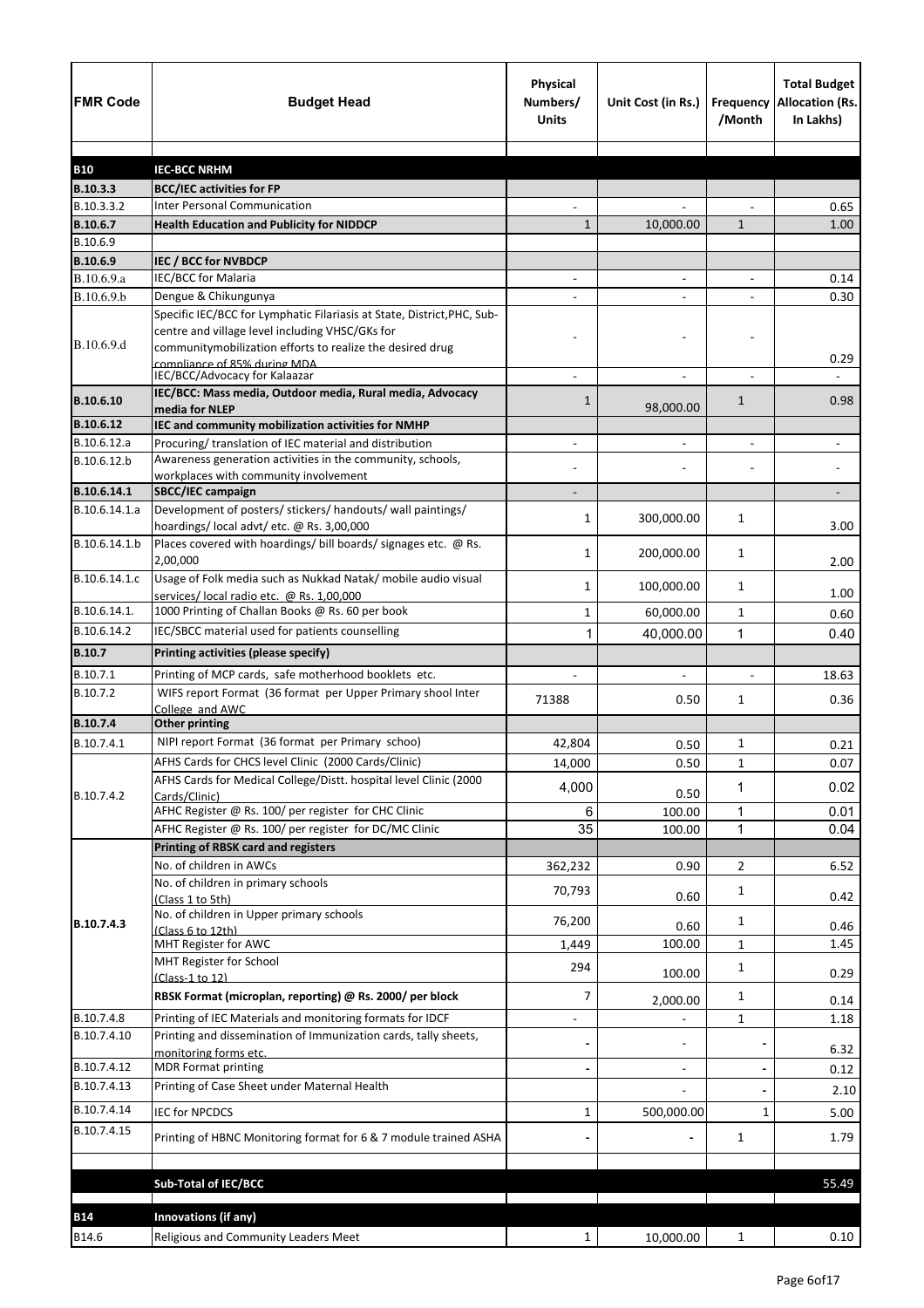| <b>FMR Code</b>            | <b>Budget Head</b>                                                                                                                          | <b>Physical</b><br>Numbers/<br><b>Units</b> | Unit Cost (in Rs.)       | Frequency<br>/Month      | <b>Total Budget</b><br><b>Allocation (Rs.</b><br>In Lakhs) |
|----------------------------|---------------------------------------------------------------------------------------------------------------------------------------------|---------------------------------------------|--------------------------|--------------------------|------------------------------------------------------------|
| B14.7                      | Procurement of equipment for PICU Dr SPM Hospital, Lucknow                                                                                  |                                             |                          | 1                        |                                                            |
| B14.10                     | Establishment of Divisional Monitoring & Evaluation Hub (M&E<br>Hub)                                                                        |                                             |                          |                          |                                                            |
| B14.11                     | Rogi Sahayata Kendra                                                                                                                        |                                             |                          |                          | 1.44                                                       |
| B14.12                     | AAA Platform - Monitoring & Microplanning meeting<br>for frontline workers                                                                  |                                             |                          |                          | 25.95                                                      |
|                            | Establishment of Mini Skill Lab @ Rs. 77000/MSL                                                                                             | $\overline{2}$                              | 77,000.00                | 1                        | 1.54                                                       |
| B14.22                     | Training Strategy for Village Health and Nutrition Days (VHNDs)                                                                             |                                             |                          |                          | 4.92                                                       |
| B14.25                     | Free Transport Facilities to PLHIV(People Living with HIV) for                                                                              |                                             |                          |                          |                                                            |
| B14.28                     | treatment<br>Comprehensive Primary Health Care - District-Shrawasti-Block-                                                                  |                                             | $\overline{\phantom{a}}$ |                          |                                                            |
| B14.29                     | Srisia<br>Swasthya Ganv Khushal Ganv                                                                                                        |                                             | $\overline{\phantom{a}}$ |                          | 0.75                                                       |
| B14.35                     | Misoprost Distribution for Home Deliveries                                                                                                  |                                             |                          |                          |                                                            |
|                            |                                                                                                                                             |                                             |                          |                          |                                                            |
|                            | <b>Sub-Total of Innovation</b>                                                                                                              |                                             |                          |                          | 34.69                                                      |
|                            |                                                                                                                                             |                                             |                          |                          |                                                            |
| <b>B15</b><br><b>B15.2</b> | <b>Planning, Implementation and Monitoring</b><br><b>Quality Assurance &amp; Grievance Redressal</b>                                        |                                             |                          |                          |                                                            |
|                            | <b>Quality Assurance</b>                                                                                                                    |                                             |                          |                          |                                                            |
| B15.2.2                    | District Quality Assurance Unit (excluding HR) (Operational cost,                                                                           |                                             |                          |                          | 2.12                                                       |
| B15.2.4                    | review meeting)<br>Quality Assurance Implementation (for traversing gaps)                                                                   |                                             |                          |                          |                                                            |
|                            | Quality Assurance Assessment (State & district Level assessment                                                                             |                                             | $\overline{\phantom{0}}$ |                          |                                                            |
| B15.2.5                    | cum Mentoring Visit) certification & re certification (State &<br>National Level)                                                           |                                             |                          |                          | 2.70                                                       |
| B15.2.7                    | <b>Kayakalp</b>                                                                                                                             |                                             |                          |                          |                                                            |
| B15.2.7.1                  | Kayakalp Trainings                                                                                                                          |                                             |                          |                          | 1.33                                                       |
| B15.2.7.2                  | Assessments                                                                                                                                 |                                             |                          |                          | 1.19                                                       |
| B15.2.7.4<br>B15.2.7.6     | Support for Implementation of Kayakalp<br>Swachh Swasth Sarvatra                                                                            | $\overline{\phantom{0}}$                    | $\overline{a}$           |                          | 3.00                                                       |
|                            | <b>Sub-Total of Quality Assurance</b>                                                                                                       |                                             |                          |                          | 10.34                                                      |
|                            |                                                                                                                                             |                                             |                          |                          |                                                            |
| <b>B15.3</b>               | <b>Monitoring and Evaluation</b>                                                                                                            |                                             |                          |                          |                                                            |
| B15.3.1                    | <b>HMIS</b>                                                                                                                                 |                                             |                          |                          |                                                            |
| B15.3.1.2<br>B15.3.1.5     | Data Entry Operators at Block level                                                                                                         | $\overline{a}$                              | $\blacksquare$           | $\overline{\phantom{a}}$ | 11.76                                                      |
| B15.3.1.5.2                | <b>Mobility Support for HMIS &amp; MCTS</b><br>Mobility Support for HMIS & MCTS at District level                                           | $\overline{\phantom{a}}$                    | $\overline{\phantom{a}}$ | $\overline{a}$           | 0.25                                                       |
| B15.3.1.6                  | Printing of HMIS Formats                                                                                                                    |                                             | $\overline{\phantom{a}}$ |                          | 0.41                                                       |
| B15.3.2                    | <b>MCTS</b>                                                                                                                                 |                                             |                          |                          |                                                            |
| B15.3.2.1                  | Printing of RCH Registers                                                                                                                   |                                             | $\blacksquare$           | $\overline{a}$           | 4.82                                                       |
| B15.3.2.2                  | Printing of MCTS follow-up formats/ services due list/ work plan                                                                            |                                             | $\overline{\phantom{a}}$ |                          | 0.54                                                       |
| B15.3.2.5                  | AMC of Computer/Printer/UPS                                                                                                                 | $\overline{\phantom{0}}$                    |                          |                          | 0.68                                                       |
| B15.3.2.7                  | Internet Connectivity through LAN / data card                                                                                               | $\overline{\phantom{0}}$                    | $\blacksquare$           | $\overline{\phantom{a}}$ | 1.20                                                       |
| B15.3.2.12                 | Other office expenditure                                                                                                                    |                                             |                          |                          | 1.50                                                       |
|                            | <b>Sub-Total of HMIS/MCTS</b>                                                                                                               |                                             |                          |                          | 21.16                                                      |
| <b>B.16</b>                | <b>PROCUREMENT</b>                                                                                                                          |                                             |                          |                          |                                                            |
| <b>B16.1</b>               | <b>Procurement of Equipment</b>                                                                                                             |                                             |                          |                          |                                                            |
| B16.1.1                    | Procurement of equipment: MH                                                                                                                |                                             |                          |                          |                                                            |
| B16.1.1.3                  | <b>Others</b>                                                                                                                               |                                             |                          |                          |                                                            |
| B16.1.1.3.2                | VDRL rotator for Syphilis screening                                                                                                         | 2                                           | 14,000.00                | 1                        | 0.28                                                       |
| B16.1.1.3.5                | Safe Dilivery kit for Diliveries of HIV infected pregnant women                                                                             |                                             |                          |                          | 0.09                                                       |
| B16.1.1.3.9                | Detection and treatment of High Risk Pregnant Women due to<br>anaemia using Haemoglobin auto-analyser in VHND sessions in 25<br><b>HPDs</b> |                                             |                          |                          |                                                            |
| B16.1.2                    | Procurement of equipment: CH                                                                                                                |                                             |                          |                          |                                                            |
| B16.1.2.1                  | Furniture, Furnishing and Equipment                                                                                                         |                                             |                          | 1                        |                                                            |
| B16.1.2.9                  | Procurement of equipment for SNCU in Medical Collage / DWH                                                                                  |                                             |                          |                          |                                                            |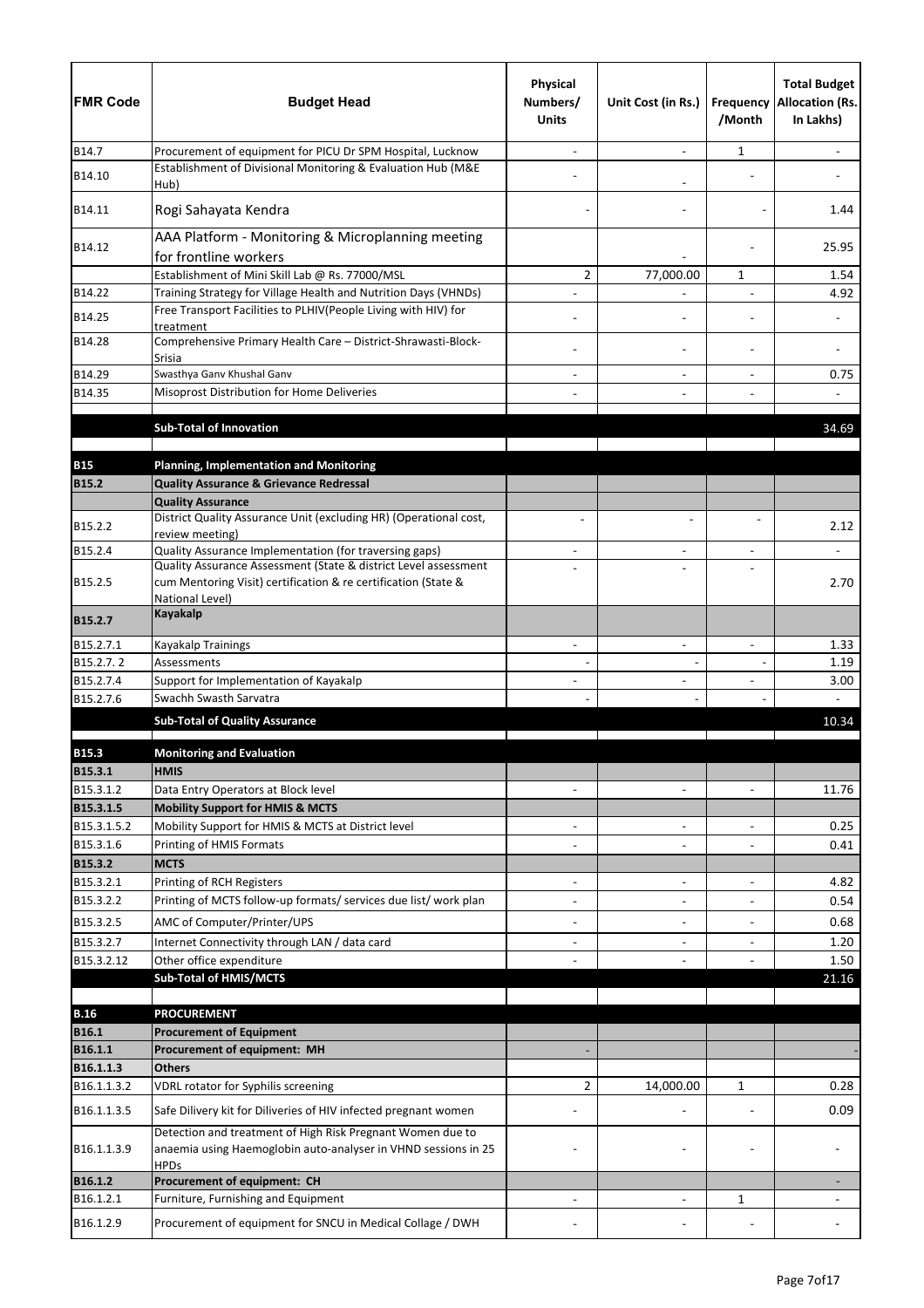| <b>FMR Code</b>                 | <b>Budget Head</b>                                                                                   | <b>Physical</b><br>Numbers/<br><b>Units</b> | Unit Cost (in Rs.)       | Frequency<br>/Month      | <b>Total Budget</b><br><b>Allocation (Rs.</b><br>In Lakhs) |
|---------------------------------|------------------------------------------------------------------------------------------------------|---------------------------------------------|--------------------------|--------------------------|------------------------------------------------------------|
| B16.1.6.3                       | <b>Equipments for RBSK</b>                                                                           |                                             |                          |                          |                                                            |
| B16.1.6.3.5                     | Data card internet connection for laptops and DEIC and rental                                        | 14                                          | 500.00                   | 12                       | 0.84                                                       |
| B16.1.10                        | <b>Procurement of Equipments RNTCP (CBNAAT)</b>                                                      |                                             | 190,000.00               | $\mathbf{1}$             | $\blacksquare$                                             |
|                                 | <b>Sub-Total of Equipments</b>                                                                       |                                             |                          |                          | 1.21                                                       |
|                                 |                                                                                                      |                                             |                          |                          |                                                            |
| <b>B.16.2</b>                   | <b>Procurement of Drugs and supplies</b>                                                             |                                             |                          |                          |                                                            |
| <b>B.16.2.1</b>                 | Drugs & supplies for MH                                                                              |                                             |                          |                          |                                                            |
| B.16.2.1.3                      | <b>Others</b>                                                                                        |                                             |                          |                          |                                                            |
| B.16.2.1.3.1                    | JSSK drugs and consumables                                                                           |                                             |                          |                          | 202.38                                                     |
|                                 | Whole blood finger prick test for HIV                                                                |                                             |                          |                          |                                                            |
| B.16.2.1.5                      | Refrigerator & operational cost under Cold chain management                                          |                                             | $\overline{\phantom{a}}$ |                          | 3.05                                                       |
|                                 | Consumables for ICTC/ PPTCT Centers                                                                  |                                             |                          |                          | 3.94                                                       |
| <b>B.16.2.2</b>                 | Drugs & supplies for CH                                                                              |                                             |                          |                          |                                                            |
| B.16.2.2.2                      | Vitamin A syrup                                                                                      |                                             | $\qquad \qquad -$        |                          | 4.84                                                       |
| B.16.2.2.6                      | Procurement of ORS for IDCF program                                                                  | 206,297                                     | 1.94                     | $\mathbf{1}$             | 4.00                                                       |
| <b>B.16.2.4</b>                 | <b>Supplies for IMEP</b>                                                                             |                                             |                          |                          |                                                            |
| B.16.2.4.1                      | Biomedical waste management - District level                                                         | $\overline{\phantom{a}}$                    | $\overline{\phantom{0}}$ | $\overline{\phantom{a}}$ | 4.46                                                       |
| B.16.2.4.2                      | <b>Biomedical waste management - CHC/PHC level</b>                                                   |                                             | 13,109.00                | 12                       | 3.15                                                       |
| B.16.2.4.3                      | Cleaning/washing, house-keeping and laundry management -<br><b>District level</b>                    |                                             |                          |                          | 94.52                                                      |
| B.16.2.4.4                      | Cleaning/washing, house-keeping and laundry management -                                             |                                             |                          |                          | 15.79                                                      |
|                                 | <b>CHC/PHC level</b>                                                                                 |                                             |                          |                          |                                                            |
| B.16.2.4.7                      | <b>Cleanliness of Sub Centres</b><br>National Iron Plus Initiative and National Deworming Day (Drugs |                                             |                          |                          | 11.10                                                      |
| <b>B.16.2.6</b>                 | & Supplies)                                                                                          |                                             |                          |                          |                                                            |
| B.16.2.6.1                      | Children (6m - 60months)                                                                             |                                             |                          |                          |                                                            |
| B.16.2.6.1.a                    | IFA syrups (with auto dispenser)                                                                     | 234,095                                     | 7.99                     | $\mathbf{1}$             | 18.70                                                      |
| B.16.2.6.2                      | Children 5 - 10 years                                                                                |                                             |                          |                          |                                                            |
| B.16.2.6.2.a                    | IFA tablets (IFA WIFS Junior tablets- pink sugar coated)                                             | 3,505,306                                   | 0.18                     | $\mathbf{1}$             | 6.38                                                       |
| B.16.2.6.3                      | <b>WIFS (10-19 years)</b>                                                                            |                                             |                          |                          |                                                            |
| B.16.2.6.3.a<br><b>B.16.2.7</b> | IFA tablets @ Rs. 1.41/10 tables<br><b>Drugs &amp; supplies for RBSK</b>                             | 5,450,829                                   | 0.14                     | 1                        | 7.69                                                       |
| B.16.2.7.1                      | Medicine for Mobile Health Team @Rs. 5000/MHT                                                        | 14                                          | 5,000.00                 | 1                        | 0.70                                                       |
| <b>B.16.2.8</b>                 | <b>Drugs &amp; supplies for AYUSH</b>                                                                | 20                                          | 50,000.00                | $\mathbf{1}$             | 10.00                                                      |
| B.16.2.10.3                     | <b>Procurement of ASHA HBNC Kit</b>                                                                  |                                             |                          |                          |                                                            |
| B.16.2.10.3.1.1 New Kit         |                                                                                                      |                                             | 150.00                   | $\mathbf{1}$             |                                                            |
|                                 |                                                                                                      |                                             |                          |                          |                                                            |
| B.16.2.11.4<br>B.16.2.11.3      | <b>Drugs and Consumables for NPCB</b>                                                                |                                             |                          |                          |                                                            |
| B.16.2.11.5                     | Cash grant for decentralized commodities for NVBDCP<br>Drugs and Consumables for NMHP                |                                             |                          |                          | 7.74                                                       |
| B.16.2.11.7                     | Pharmacological Treatment @ 2,00,000/District (Procurement of                                        |                                             | 1,000,000.00             | $\mathbf{1}$             |                                                            |
|                                 | Medicine & Consumables for TCC)                                                                      | 1                                           | 200,000.00               | $\mathbf{1}$             | 2.00                                                       |
| B.16.2.11.8                     | Laboratories, Drugs & Consumables under NPCDCS                                                       |                                             |                          |                          |                                                            |
| B.16.2.11.8.a                   | District NCD Clinic                                                                                  | $\mathbf{1}$                                | 1,200,000.00             | $\mathbf{1}$             | 12.00                                                      |
| B.16.2.11.8.b                   | District CCU/ICU & Cancer Care                                                                       |                                             | 500,000.00               | $\mathbf{1}$             |                                                            |
| B.16.2.11.8.c                   | CHC N C D Clinic                                                                                     | 10                                          | 200,000.00               | 1                        | 20.00                                                      |
| B.16.2.11.8.d                   | Glucostrips, Lancets-PHC level                                                                       | 26                                          | 25,000.00                | 1                        | 6.500                                                      |
| B.16.2.11.8.e                   | Glucostrips, Lancets-Sub-Centre level                                                                | 192                                         | 25,000.00                | $\mathbf{1}$             | 48.00                                                      |
| B.16.2.11.9                     | Material & Supplies: NLEP(Supportive drugs, lab. reagents &<br>equipments and printing works)        | 1                                           | 68,000.00                | $\mathbf{1}$             | 0.68                                                       |
| B.16.2.11.10                    | Drigs for Palliative Care @ Rs. 50000/Distict                                                        | $\mathbf{1}$                                | 500,000.00               | $\mathbf{1}$             | 5.00                                                       |
| B.16.2.11.11                    | Drugs for RNTCP                                                                                      |                                             |                          |                          | 2.39                                                       |
|                                 | <b>Sub-total of Drugs</b>                                                                            |                                             |                          |                          | 495.01                                                     |
|                                 | <b>Sub total of Procurement</b>                                                                      |                                             |                          |                          | 496.22                                                     |
|                                 |                                                                                                      |                                             |                          |                          |                                                            |
| <b>B.17</b>                     | <b>Drug Ware Housing</b>                                                                             |                                             |                          |                          |                                                            |
| B.17.1.1                        | Human Resources (Regional Drug Ware House)                                                           |                                             |                          |                          |                                                            |
| B.17.1.1                        | Human Resources (District Drug Ware House)                                                           |                                             |                          |                          | 3.38                                                       |
| B.17.1.2                        | <b>Others (Oprational Expences)</b>                                                                  |                                             |                          |                          |                                                            |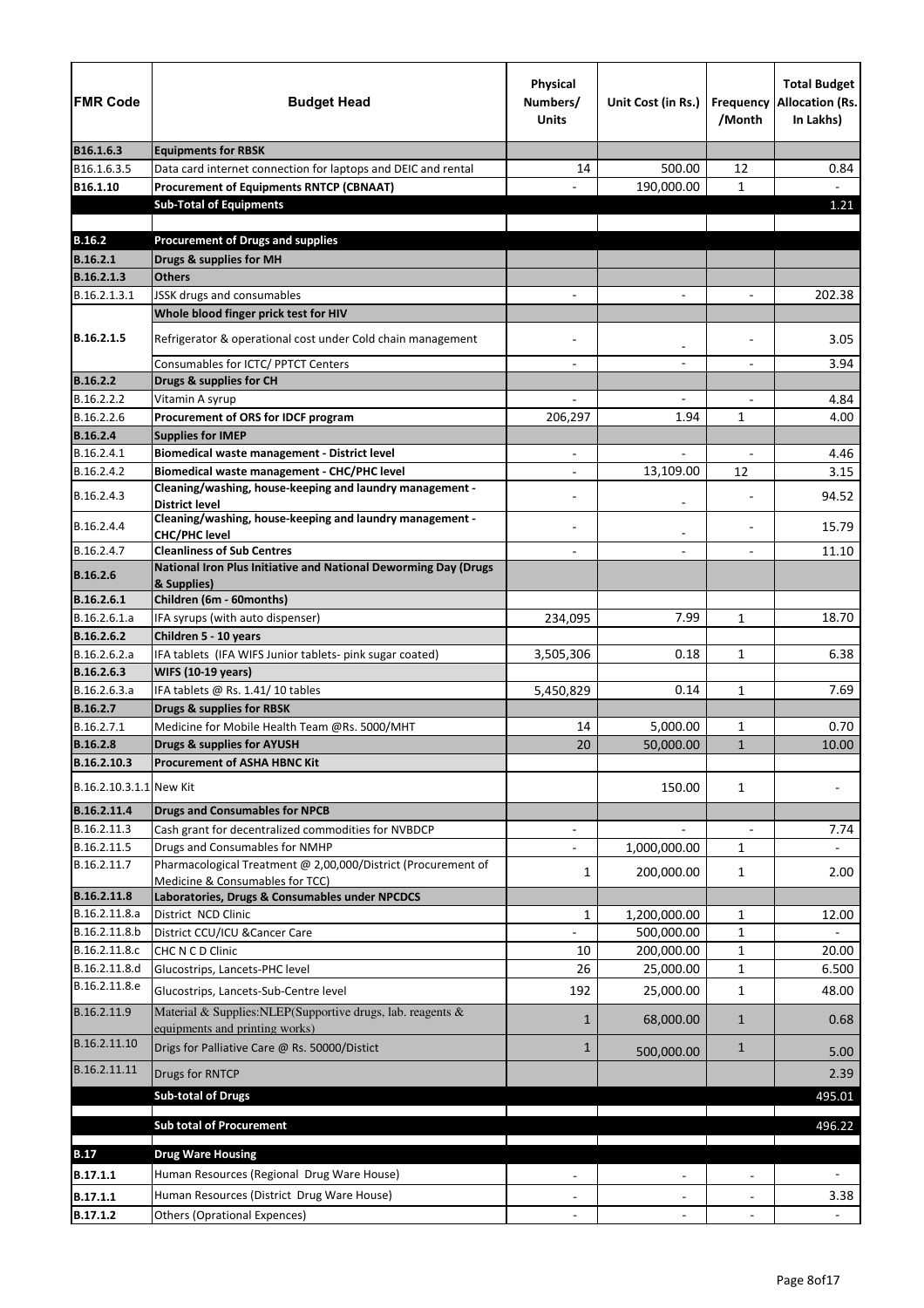| <b>FMR Code</b> | <b>Budget Head</b>                                                                                                                                               | <b>Physical</b><br>Numbers/<br><b>Units</b> | Unit Cost (in Rs.) | <b>Frequency</b><br>/Month | <b>Total Budget</b><br><b>Allocation (Rs.</b><br>In Lakhs) |
|-----------------|------------------------------------------------------------------------------------------------------------------------------------------------------------------|---------------------------------------------|--------------------|----------------------------|------------------------------------------------------------|
| B.17.3.3        | District Drugwaare House, Regional Drug Ware House and<br>Tranportation of drug and medical supplies from district Drugware<br>houses to Govt. Health Facilities |                                             |                    |                            | 0.60                                                       |
|                 | <b>Sub-total of Drug Ware Housing</b>                                                                                                                            |                                             |                    |                            | 3.98                                                       |
| <b>B.18</b>     | New Initiatives/ Strategic Interventions                                                                                                                         |                                             |                    |                            |                                                            |
| B18.4.4         | 7+ Strategy                                                                                                                                                      |                                             |                    |                            |                                                            |
| <b>B22</b>      | <b>Support Services</b>                                                                                                                                          |                                             |                    |                            |                                                            |
| B22.3           | Honorarium of HR working BRD Medical College-Support                                                                                                             |                                             |                    |                            |                                                            |
| B22.4           | <b>Strengthening NVBDCP</b><br><b>Support Strengthening RNTCP</b>                                                                                                |                                             |                    |                            |                                                            |
|                 |                                                                                                                                                                  |                                             |                    |                            |                                                            |
|                 | <b>Sub-total of Support Services</b>                                                                                                                             |                                             |                    |                            |                                                            |
| <b>B.23</b>     | Other Expenditures (Power Backup, Convergence etc.)                                                                                                              |                                             |                    |                            |                                                            |
| B.23.2          | PoL for generator at District level hospital                                                                                                                     |                                             |                    |                            | 8.40                                                       |
| B.23.3          | PoL for generator at CHCs/Block level PHCs delivery point                                                                                                        |                                             |                    |                            | 21.00                                                      |
|                 | Sub-total of POL / Power Backup                                                                                                                                  |                                             |                    |                            | 29.40                                                      |
|                 |                                                                                                                                                                  |                                             |                    |                            |                                                            |
| <b>B.24</b>     | Collaboration with Medical Colleges and Knowledge partners                                                                                                       |                                             |                    |                            |                                                            |
|                 | Honorarium of HR at Pediatric Cardiac Surgury unit- AMU                                                                                                          |                                             |                    |                            |                                                            |
| <b>B.27</b>     | National Program for Palliative Care (New Initiatives under NCD)                                                                                                 |                                             |                    |                            |                                                            |
| <b>B.27.1</b>   | <b>District Hospital Recurring</b>                                                                                                                               |                                             |                    |                            |                                                            |
| B.27.1.2        | Training of PHC Medical Officers, nurses, Paramedical Workers &<br>Other Health Staff                                                                            | 1                                           | 200,000.00         | 1                          | 2.00                                                       |
| <b>B.30</b>     | <b>Human Resources</b>                                                                                                                                           |                                             |                    |                            |                                                            |
| <b>B.30.1</b>   | <b>Nurses and Paramedical Staff</b>                                                                                                                              |                                             |                    |                            |                                                            |
| B.30.1.1        | <b>ANMs</b>                                                                                                                                                      |                                             |                    | $\overline{\phantom{a}}$   | 59.43                                                      |
|                 | <b>Community Nurse (Case Manager) for Mental Health Programme</b>                                                                                                |                                             |                    |                            |                                                            |
|                 | Honorarium for Existing Staff @ Rs. 25000 for 12 months                                                                                                          |                                             | 25,000.00          | 12                         |                                                            |
|                 | Honorarium for Existing Staff @ Rs. 25000 for 4 months                                                                                                           |                                             | 25,000.00          | 4                          |                                                            |
|                 | <b>GNM under NPCDCS Programme</b>                                                                                                                                |                                             |                    | $\blacksquare$             |                                                            |
|                 | Honorarium for 2 GNM for 12 months at Distt. NCD Clinic                                                                                                          |                                             |                    | 12                         | 4.43                                                       |
|                 | Honorarium for 4 GNM for 12 months at District CCU & Cancer<br>Care Units                                                                                        |                                             |                    | 12                         |                                                            |
| B.30.1.2        | Honorarium for GNM @ Rs. 18000/months at CHC NCD Clinics                                                                                                         |                                             | 18,000.00          | 12                         |                                                            |
|                 | Honorarium for GNM @ Rs. 18900/month at CHC NCD Clinics                                                                                                          | 10                                          | 18,900.00          | 12                         | 22.68                                                      |
|                 | Honorarium of Staff Nurse @ 18000/PM for each CHC<br>Population based screeing in five districts and CoPD)                                                       | 26                                          | 18,000.00          | 12                         | 56.16                                                      |
|                 | <b>GNM under NPHE Programme</b>                                                                                                                                  |                                             |                    |                            |                                                            |
|                 | Honorarium for Nurse @ Rs. 21000 /month for 12 months at Distt.<br>Hospital                                                                                      |                                             | 21,000.00          | 12                         |                                                            |
|                 | Honorarium for Nurse @ Rs. 20000 /month for 12 months at                                                                                                         | 6                                           | 20,000.00          | 12                         |                                                            |
|                 | Distt. Hospital<br>Nurse under NPHE Programme                                                                                                                    | 4                                           | 19,060.00          | 12                         | 14.40<br>9.15                                              |
|                 | <b>Staff Nurses</b>                                                                                                                                              |                                             |                    |                            | 76.85                                                      |
|                 | <b>Laboratory Technicians</b>                                                                                                                                    |                                             |                    |                            |                                                            |
|                 | <b>Under NPCDCS Programe</b>                                                                                                                                     |                                             |                    |                            |                                                            |
|                 | Technician @ 18,900 /months for 12 months under NPCDCS                                                                                                           | 1                                           | 18,900.00          | 12                         | 2.27                                                       |
|                 | Programe at district NCD Clinic                                                                                                                                  |                                             |                    |                            |                                                            |
| B.30.1.4        | Technician @ 18,000 /months for 12 months at district NCD Clinic                                                                                                 |                                             | 18,000.00          | 12                         |                                                            |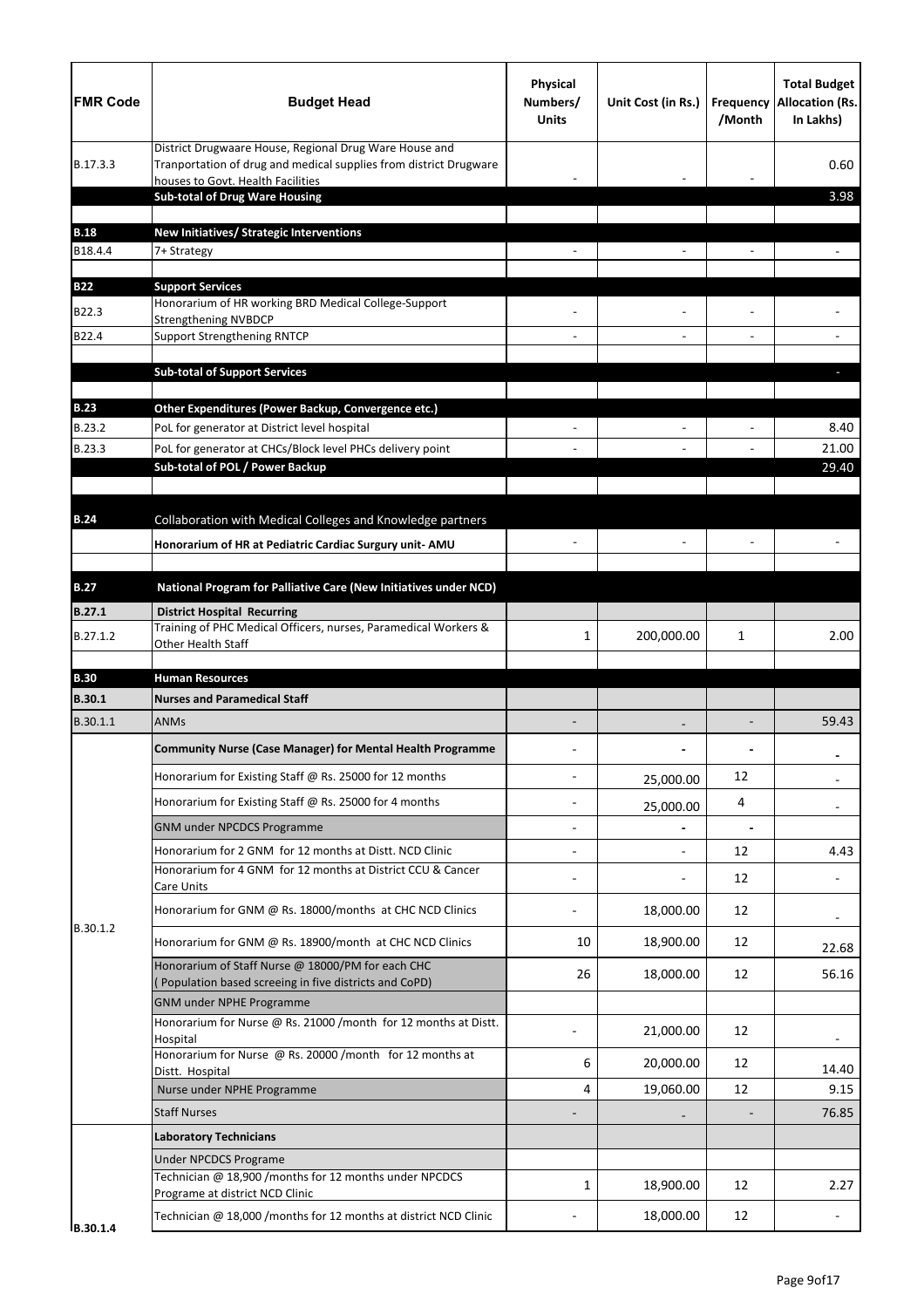| <b>FMR Code</b>      | <b>Budget Head</b>                                                                                                        | <b>Physical</b><br>Numbers/<br><b>Units</b> | Unit Cost (in Rs.) | <b>Frequency</b><br>/Month | <b>Total Budget</b><br><b>Allocation (Rs.</b><br>In Lakhs) |
|----------------------|---------------------------------------------------------------------------------------------------------------------------|---------------------------------------------|--------------------|----------------------------|------------------------------------------------------------|
|                      | Technician @ 18,900 /months for 12 months at CHC NCD Clinics                                                              | 10                                          | 18,900.00          | 12                         | 22.68                                                      |
|                      | Technician @ 18,000 /months for 12 months at CHC NCD Clinics                                                              |                                             | 18,000.00          | 12                         |                                                            |
|                      | Laboratory Technicians Under RNTCP                                                                                        |                                             |                    |                            | 26.46                                                      |
|                      | Laboratory Technicians for District Hospital and CHCs                                                                     | 9                                           | 14,443.00          | 12                         | 15.60                                                      |
| B.30.1.8             | Radiographer / X Ray Techinician                                                                                          | 3                                           | 14,443.00          | 12                         | 5.20                                                       |
|                      | Physiotherapist/ Occupational Therapist                                                                                   |                                             |                    |                            |                                                            |
|                      | Physiotherapist/ Occupational Therapist under NPCDCS<br>Programme                                                         |                                             |                    |                            | 2.52                                                       |
| B.30.1.9             | Physiotherapist/ Occupational Therapist @ Rs. 21000/month<br>under NPHE Programme                                         |                                             | 21,000.00          | 12                         | $\overline{\phantom{a}}$                                   |
|                      | Physiotherapist/Occupational Therapist @ Rs. 20000/month<br>under NPHE Programme                                          | 1                                           | 20,000.00          | 12                         | 2.40                                                       |
|                      | Others (Psychiatric Nurse, Community Health Worker, PMW, TB<br>HV)                                                        |                                             |                    |                            |                                                            |
|                      | <b>Psychiatric Nurse for Mental Health Programme</b>                                                                      |                                             |                    |                            |                                                            |
| B.30.1.11            | Honorarium for Existing Staff @ Rs. 40000 for 12 months                                                                   |                                             | 40,000.00          | 12                         |                                                            |
|                      | Honorarium for Existing Staff @ Rs. 43000 for 12 months                                                                   |                                             | 42,000.00          | 12                         |                                                            |
|                      | Honorarium for New Staff @ Rs. 40000 for 4 months                                                                         |                                             | 40,000.00          | $\overline{4}$             |                                                            |
|                      | <b>PMW under NLEP</b>                                                                                                     | 1                                           | 18,480.00          | 12                         | 2.22                                                       |
| <b>B.30.2</b>        | <b>Specialists</b>                                                                                                        |                                             |                    |                            |                                                            |
| B.30.2.1             | <b>Obstetricians and Gynaecologists</b>                                                                                   |                                             |                    | $\overline{\phantom{a}}$   | 19.20                                                      |
| B.30.2.3<br>B.30.2.4 | Anaesthetists<br>Honorarium of Consultant Medicine @ Rs. 80000/months for 12                                              | 2                                           | 80,000.00          | 12                         | 9.60                                                       |
|                      | months under NPHE Programme                                                                                               |                                             |                    |                            | 19.20                                                      |
| <b>B.30.3</b>        | <b>Other Specialists</b>                                                                                                  |                                             |                    |                            |                                                            |
|                      | Physician<br>Doctor General Physician @ 60,000 P.M. for 12 months for NPCDCS                                              |                                             |                    |                            |                                                            |
| B.30.3.1             | programme                                                                                                                 | $\mathbf{1}$                                | 60,000.00          | 12                         | 7.20                                                       |
|                      | Honorarium of Pallaiative Care Physician @ Rs. 90000/month for 12<br>month under NPPC                                     | 1                                           | 90,000.00          | 12                         | 10.80                                                      |
|                      | Psychiatrists                                                                                                             |                                             |                    |                            |                                                            |
| B.30.3.2             | Psychiatric Consultant for Mental Health Programme<br>Honorarium for Existing Psychiatric Consultant @ Rs. 1.00 lakhs for |                                             |                    | 12                         |                                                            |
|                      | 12 months<br>Honorarium for New Psychiatric Consultant Psychiatric Consultant                                             |                                             | 100,000.00         | 4                          |                                                            |
|                      | @ Rs. 1.00 lakhs for 4 months                                                                                             |                                             | 100,000.00         |                            |                                                            |
| B.30.3.7             | Microbiologists                                                                                                           |                                             |                    |                            |                                                            |
|                      | District Microbiologist at District labs under IDSP                                                                       |                                             |                    |                            |                                                            |
| B.30.3.9             | Others<br>Specialist-Cardiology/General Medicine @ 80,000 P.M. for 12                                                     |                                             | 80,000.00          | 12                         |                                                            |
| <b>B.30.4</b>        | months<br><b>Dental Staff</b>                                                                                             |                                             |                    |                            |                                                            |
| B.30.4.1             | <b>Dental Surgeons</b>                                                                                                    | $\mathbf{1}$                                |                    | 12                         | 5.03                                                       |
|                      | <b>Medical Officers</b>                                                                                                   |                                             | 41,895.00          |                            | 28.80                                                      |
| <b>B.30.5</b>        | Honorarium of General Physician at CHC NCD Clinics @<br>60,000/month for 12 months under NPCDCS Programme                 | 10                                          | 60,000.00          | 12                         | 72.00                                                      |
|                      | Honorarium of Mos at DTC/DRTBC/Medical College under RNTCP                                                                |                                             |                    |                            | 7.20                                                       |
| <b>B.30.6</b>        | <b>AYUSH Staff</b>                                                                                                        |                                             |                    |                            |                                                            |
| B.30.6.1             | <b>AYUSH MOs</b>                                                                                                          | 20                                          | 29,106.00          | 12                         | 69.85                                                      |
| B.30.6.2             | Pharmacist - AYUSH                                                                                                        | 9                                           |                    | 12                         |                                                            |
| B.30.6.3             | Others (Panchkarma Unit)                                                                                                  |                                             | 10,915.00          | $\mathbf{1}$               | 11.79                                                      |
|                      |                                                                                                                           |                                             |                    |                            |                                                            |
| B.30.7.1             | <b>HR under RBSK</b>                                                                                                      |                                             |                    |                            |                                                            |
| B.30.7.1.a           | Honorarium for Existing AYUSH @ Rs. 27783/month for 12 months                                                             | 23                                          | 27,783.00          | 12                         | 76.68                                                      |
|                      | Honorarium for New AYUSH @ Rs. 25200/month for 6 months                                                                   | 1                                           | 25,200.00          | 6                          | 1.51                                                       |
| B.30.7.1.b           | Honorarium for MBBS @ Rs. 41675/month for 12 months                                                                       |                                             | 41,675.00          | 12                         |                                                            |
|                      | Honorarium forBDS @ Rs. 40516/month for 12 months                                                                         | 4                                           | 40,516.00          | 12                         | 19.45                                                      |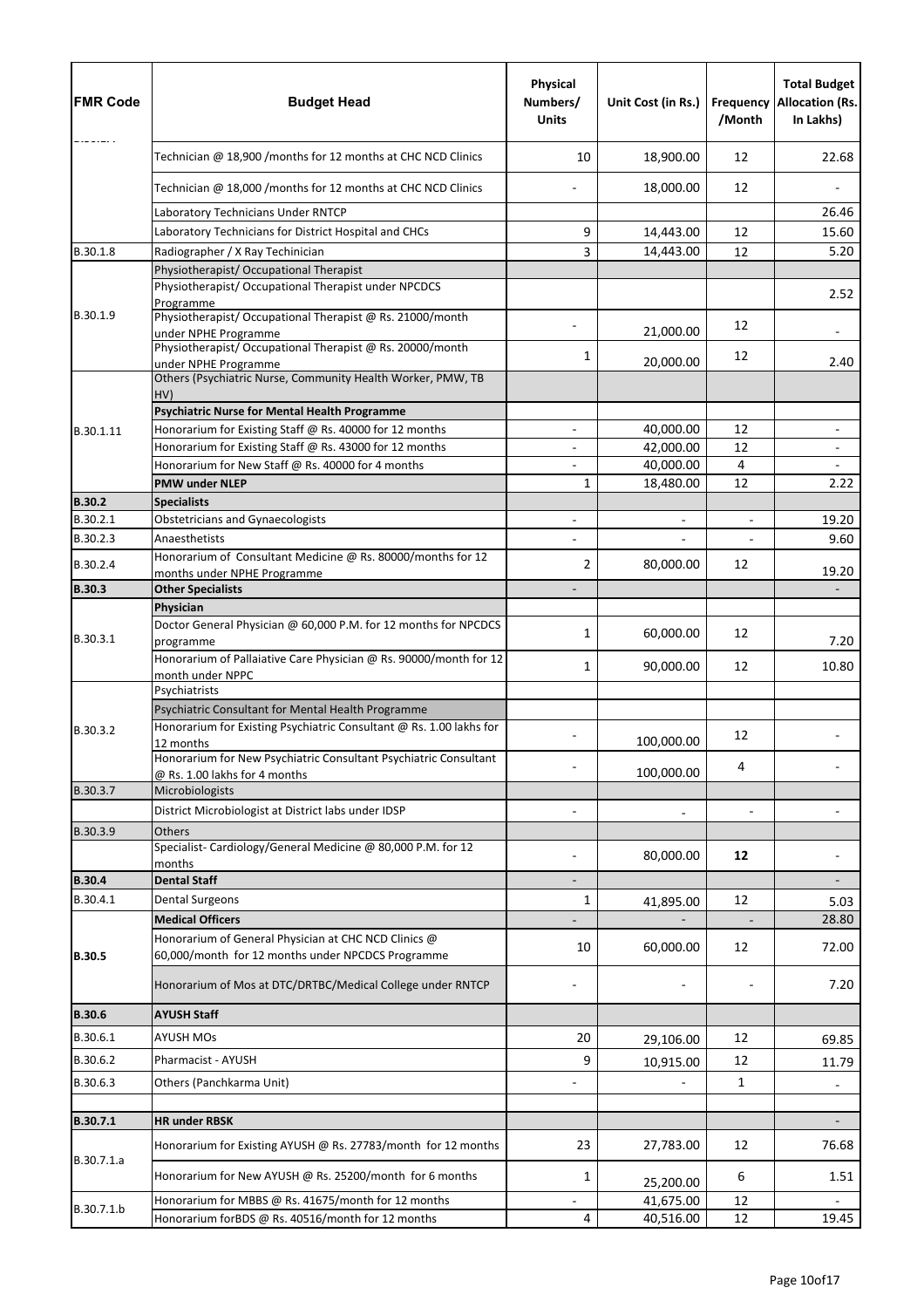| <b>FMR Code</b> | <b>Budget Head</b>                                                                                                      | <b>Physical</b><br>Numbers/<br><b>Units</b> | Unit Cost (in Rs.)       | <b>Frequency</b><br>/Month | <b>Total Budget</b><br><b>Allocation (Rs.</b><br>In Lakhs) |
|-----------------|-------------------------------------------------------------------------------------------------------------------------|---------------------------------------------|--------------------------|----------------------------|------------------------------------------------------------|
| B.30.7.1.c      | Honorarium for Staff Nurse @ Rs. 19100/month for 12 months                                                              | 11                                          | 19,100.00                | 12                         | 25.21                                                      |
| B.30.7.1.d      | Honorarium for Existing ANM @ Rs. 11576/month for 12 months                                                             | 2                                           | 11,576.00                | 12                         | 2.78                                                       |
|                 | Honorarium for New ANM @ Rs. 10500/month for 6 months                                                                   | $\mathbf{1}$                                | 10,500.00                | 6                          | 0.63                                                       |
| B.30.7.1.e      | <b>Honaorarium of Paramedical Staffs</b><br>(Optometrist/Opthalomic assistant, Dental Hygienist and<br>Physiotherapist) | 14                                          | 13,753                   | 12                         | 23.11                                                      |
|                 | Honorarium for Existing Pharmacist @ Rs 14884 for 12 month                                                              |                                             | 14,884.00                | 12                         |                                                            |
|                 | Honorarium for New Pharmacist @ Rs 13500 for 6 month                                                                    |                                             | 13,500.00                | 6                          |                                                            |
| B.30.7.2        | Honorarium for HR of Restructured DEIC (Aligarh and Moradabad)                                                          |                                             |                          |                            |                                                            |
| <b>B.30.8</b>   | <b>Staff for NRC</b>                                                                                                    |                                             |                          |                            |                                                            |
| B.30.8.1        | <b>Medical Officers</b>                                                                                                 |                                             |                          | $\overline{\phantom{a}}$   | 7.20                                                       |
| B.30.8.2        | <b>Staff Nurse</b>                                                                                                      |                                             |                          | $\overline{\phantom{a}}$   | 9.38                                                       |
| B.30.8.3        | Cook cum caretaker                                                                                                      |                                             |                          |                            | 1.68                                                       |
| B.30.8.5        | Others (Nutitionist/FD and Cleaner)                                                                                     |                                             |                          |                            | 3.08                                                       |
| <b>B.30.9</b>   | <b>Staff for SNCU/ NBSU</b>                                                                                             |                                             |                          |                            |                                                            |
| B.30.9.1        | Paediatrician                                                                                                           |                                             |                          | $\overline{\phantom{a}}$   | 12.87                                                      |
| B.30.9.2        | <b>Medical Officers</b>                                                                                                 |                                             | $\overline{\phantom{a}}$ |                            |                                                            |
| B.30.9.3        | <b>Staff Nurse</b>                                                                                                      |                                             | $\overline{\phantom{0}}$ | $\overline{\phantom{a}}$   | 25.75                                                      |
| B.30.9.4        | Others (Cleaner, Security Guard and DEO)<br><b>Other Staff</b>                                                          | $\overline{\phantom{a}}$                    |                          | $\overline{\phantom{a}}$   | 8.87                                                       |
| <b>B.30.11</b>  | <b>Counsellor under Family Planning</b>                                                                                 | $\overline{2}$                              | 10,760.00                | 12                         | 2.58                                                       |
|                 | Honorarium for Counsellor at District NCD Clinics under NPCDCS<br>Programme                                             |                                             |                          | 12                         | 1.51                                                       |
| B.30.11.1       | Honorarium for Counsellor at CHC NCD Clinics under NPCDCS<br>Programme                                                  |                                             |                          | 12                         | 15.05                                                      |
|                 | Honorarium of Counsellor at DRTBC under RNTCP                                                                           |                                             |                          |                            |                                                            |
|                 | Psychologist/Counsellor                                                                                                 |                                             |                          |                            |                                                            |
|                 | <b>Cinical Psychologist for Mental Health Programme</b>                                                                 |                                             |                          |                            |                                                            |
|                 | Honorarium for Existing Staff @ Rs. 60000 for 12 months                                                                 |                                             | 60,000.00                | 12                         |                                                            |
|                 | Honorarium for Existing Staff @ Rs. 63000 for 12 months                                                                 |                                             | 63,000.00                | 12                         |                                                            |
|                 | Honorarium for New Staff @ Rs. 60000 for 4 months                                                                       |                                             | 60,000.00                | 4                          |                                                            |
| B.30.11.2       | <b>Cinical Psychologist for NTCP</b><br>Honorarium of Existing Psychologist @ 2625,0/month for 12                       |                                             |                          |                            |                                                            |
|                 | Months<br>Honorarium of Existing Psychologist @ 25000/month for 12                                                      |                                             | 26,250.00                | 12                         |                                                            |
|                 | Months                                                                                                                  | 1                                           | 25,000.00                | 12                         | 3.00                                                       |
|                 | Honorarium of Existing Psychologist @ 25000/month for 6 Months                                                          |                                             | 25,000.00                | 6                          |                                                            |
|                 | Multi Rehabilitation worker                                                                                             |                                             |                          |                            |                                                            |
| B.30.11.3       | Honorarium forRehabilitation Worker @ Rs. 18,900 P.M.for 12<br>month under NPHE                                         |                                             | 18,900.00                | 12                         |                                                            |
|                 | Honorarium for Rehabilitation Worker @ Rs. 18,000/month/CHC<br>for 12 month under NPHE                                  | 10                                          | 18,000.00                | 12                         | 21.60                                                      |
|                 | Social Worker for Mental Health Programme                                                                               |                                             |                          |                            |                                                            |
|                 | Honorarium for Existing Staff @ Rs. 50000 for 12 months                                                                 |                                             | 50,000.00                | 12                         |                                                            |
|                 | Honorarium for Existing Staff @ Rs. 52500 for 12 months                                                                 |                                             | 52,500.00                | 12                         |                                                            |
|                 | Honorarium for New Staff @ Rs. 50000 for 4 months<br><b>Social Worker for NTCP</b>                                      |                                             | 50,000.00                | 4                          |                                                            |
| B.30.11.4       | Honorarium of Existing Social Worker @ 2625,0/month for 12                                                              |                                             |                          | 12                         |                                                            |
|                 | Months<br>Honorarium of Existing Social Worker @ 25000/month for 12                                                     | 1                                           | 26,250.00<br>25,000.00   | 12                         | 3.00                                                       |
|                 | Months<br>Honorarium of Existing Social Worker @ 25000/month for 6                                                      |                                             |                          |                            |                                                            |
|                 | Months                                                                                                                  |                                             | 25,000.00                | 6                          |                                                            |
|                 | General Duty Attendant/ Hospital Worker (Incl. Cold Chain<br>Handler)                                                   |                                             |                          |                            |                                                            |
|                 | Honorarium of Hospital Attendants @ Rs. 7875/month for 12<br>months under NPHE Programme                                |                                             | 7,875.00                 | 12                         |                                                            |
| B.30.11.9       | Honorarium of Hospital Attendants @ Rs. 7,500/month for 12<br>months under NPHE Programme                               | $\overline{2}$                              | 7,500.00                 | 12                         | 1.80                                                       |
|                 | Honorarium of Sanitary Attendants @ Rs. 7875/month for 12<br>months under NPHE Programme                                |                                             | 7,875.00                 | 12                         |                                                            |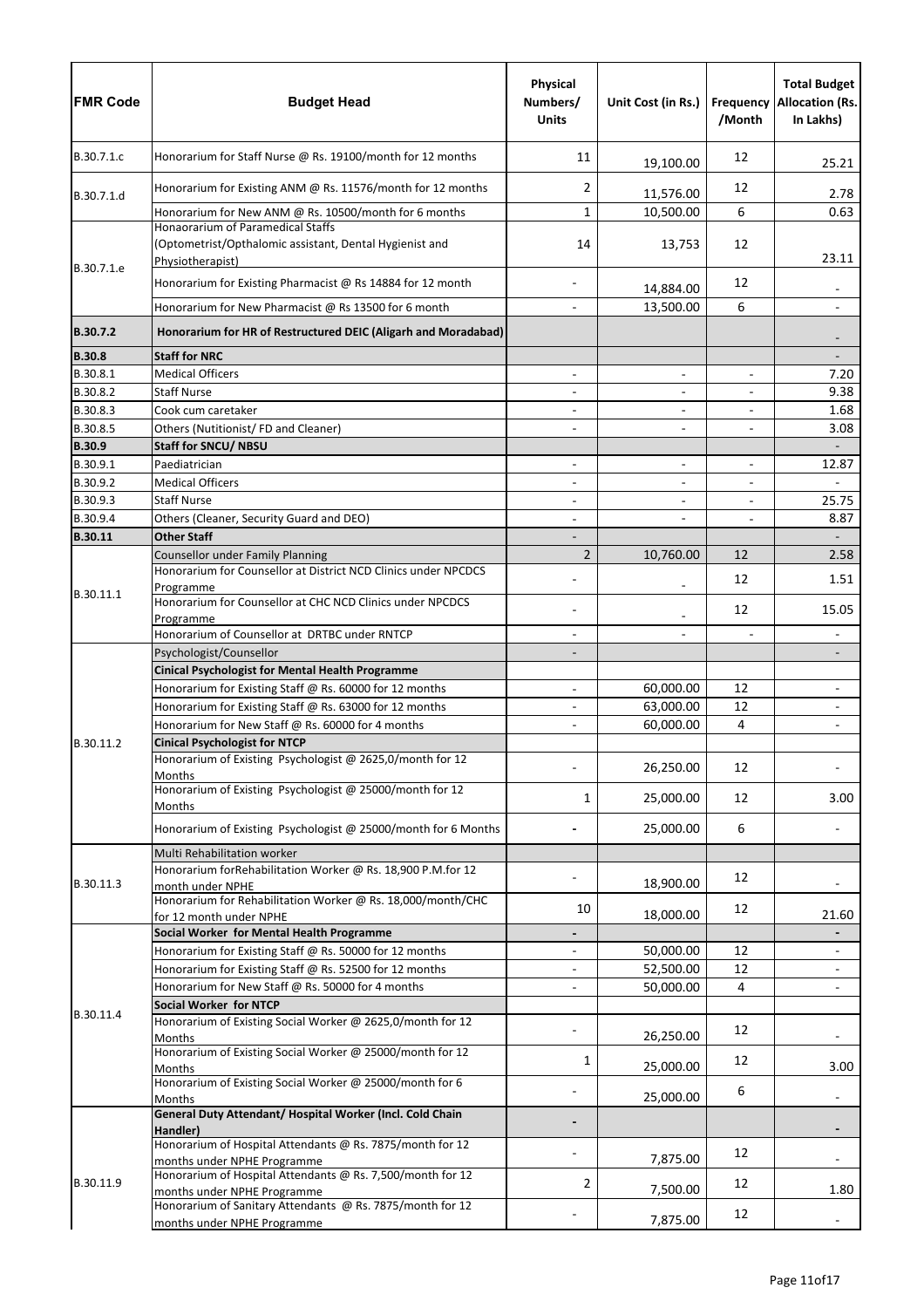| <b>FMR Code</b> | <b>Budget Head</b>                                                                                                    | <b>Physical</b><br>Numbers/<br><b>Units</b> | Unit Cost (in Rs.)       | /Month                   | <b>Total Budget</b><br><b>Frequency Allocation (Rs.</b><br>In Lakhs) |
|-----------------|-----------------------------------------------------------------------------------------------------------------------|---------------------------------------------|--------------------------|--------------------------|----------------------------------------------------------------------|
|                 | Honorarium of Sanitary Attendants @ Rs. 7,500/month for 12<br>months under NPHE Programme                             | 2                                           | 7,500.00                 | 12                       | 1.80                                                                 |
|                 | Others (Audiometrics Asstt., Instructor for Hearing Imapired                                                          |                                             |                          |                          |                                                                      |
|                 | Children, Multi Task Worker, Field Worker)                                                                            |                                             |                          |                          |                                                                      |
| B.30.11.17      | Honorarium of Multi Task Worker @ Rs. 12000/month for 12<br>month                                                     | 1                                           | 12,000.00                | 12                       | 1.44                                                                 |
| B.30.11.19      | Rogi Sahayta Kendra                                                                                                   |                                             |                          |                          | 11.86                                                                |
| <b>B.30.13</b>  | <b>Administrative Staff</b>                                                                                           |                                             |                          |                          |                                                                      |
|                 | Case Registry Asstt for Mental Health Programme                                                                       |                                             |                          |                          |                                                                      |
| B.30.13.7       | Honorarium for Existing Staff @ Rs. 10000 for 12 months                                                               |                                             | 10,000.00                | 12                       |                                                                      |
|                 | Honorarium for New Staff @ Rs. 10000 for 4 months                                                                     |                                             | 10,000.00                | 4                        |                                                                      |
| B.30.13.12      | Cold Chain Handler                                                                                                    |                                             |                          |                          | 1.44                                                                 |
| <b>B.30.17</b>  | <b>Others</b>                                                                                                         |                                             |                          |                          |                                                                      |
|                 | Honorarium to ICTC counsellors for Adolescent Health activities                                                       |                                             |                          |                          |                                                                      |
|                 | Honorariumof Counsellors under RKSK                                                                                   |                                             |                          |                          |                                                                      |
|                 | Honorarium of AH counselor DH level (1st & 2nd phase) @ Rs.                                                           |                                             |                          | 12                       |                                                                      |
| B.30.17.1       | 14585 per month for 12 month                                                                                          |                                             | 14,585.00                |                          |                                                                      |
|                 | Honorarium of AH counselor DH/MC & CHC level @ 13891 per                                                              | 9                                           | 13,891.00                | 12                       | 15.00                                                                |
|                 | month for 12 month<br>AH counselor @ Rs.13230 per month for 12 month                                                  |                                             | 13,230.00                | 12                       |                                                                      |
|                 | Honorarium of vacant AH counselorat DH/MC & CHC level @                                                               |                                             |                          |                          |                                                                      |
|                 | 12600 per month for 9 months                                                                                          |                                             | 12,600.00                | 9                        |                                                                      |
| <b>B.30.18</b>  | Incentive/ Awards etc. to SN, ANMs etc. (Including group/team<br>based incentives at sub-centre/PHC for primary care) |                                             |                          |                          |                                                                      |
| B.30.18.1       | HRP identification and followup incentive for ANM                                                                     |                                             | $\overline{\phantom{0}}$ | $\overline{\phantom{a}}$ | 9.80                                                                 |
| B.30.18.2       | Performance based incentive for ANM at HPDs only                                                                      |                                             | $\overline{\phantom{0}}$ | $\overline{\phantom{a}}$ | 6.15                                                                 |
| <b>B.30.19</b>  | <b>Other Incentives Schemes</b>                                                                                       |                                             |                          |                          |                                                                      |
| B.30.19.1       | Performance based incentive under Maternal Health for LSCS at<br>DHW / DCH in HPDs                                    |                                             |                          |                          | 4.50                                                                 |
| B.30.19.2       | FRU Opratinalisation for Gynae and Anesthetist Specialist on call<br>from Government Sector for NHPD & HPDs           |                                             | 3,000.00                 |                          | 2.52                                                                 |
| B.30.19.3       | FRU Opratinalisation for Gynae Specialist/ Surgeon on call from<br>Private Sector for NHPD & HPDs                     |                                             | 6,500.00                 |                          | 2.73                                                                 |
| B.30.19.4       | FRU Opratinalisation for Anesthetist Specialist on call from Private<br>Sector for NHPD & HPDs                        |                                             | 3,000.00                 |                          | 1.53                                                                 |
| B.30.19.5       | Performance based Incentives to RMNCHA Counselors in Family<br>Planning                                               | 100                                         | 50.00                    | 1                        | 0.05                                                                 |
| <b>B.30.21</b>  | EPF (Employer's contribution) @ 13.36% for salaries $\leq$ Rs.15,000<br>pm                                            |                                             |                          |                          | 20.68                                                                |
|                 | Sub total of Human Resource                                                                                           |                                             |                          |                          | 929.34                                                               |
|                 | <b>Total of Mission Flexipool</b>                                                                                     |                                             |                          |                          | 2,100.86                                                             |
|                 |                                                                                                                       |                                             |                          |                          |                                                                      |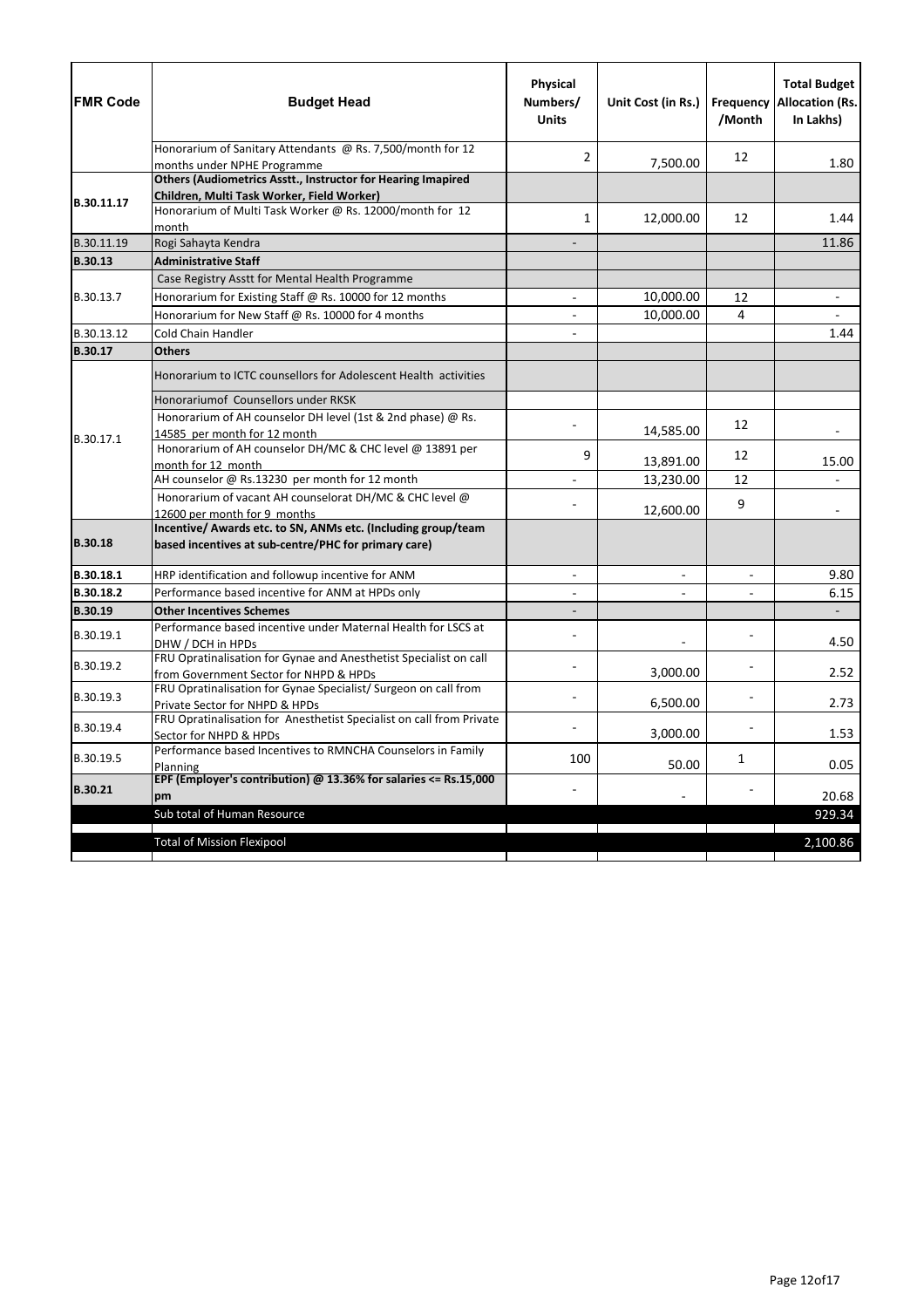| <b>FMR Code</b> | <b>Budget Head</b>                                                                                                                      | <b>Physical</b><br>Numbers/<br><b>Units</b> | Unit Cost (in Rs.)           | <b>Frequency</b><br>/Month | <b>Total Budget</b><br><b>Allocation (Rs.</b><br>In Lakhs) |
|-----------------|-----------------------------------------------------------------------------------------------------------------------------------------|---------------------------------------------|------------------------------|----------------------------|------------------------------------------------------------|
| $\mathsf C$     | <b>IMMUNISATION</b><br>RI strengthening project (Review meeting, Mobility support,                                                      |                                             |                              |                            |                                                            |
| C.1             | <b>Outreach services etc.)</b>                                                                                                          |                                             |                              |                            |                                                            |
| C.1.a           | Mobility Support for supervision for district level officers.                                                                           |                                             | $\overline{\phantom{a}}$     | $\blacksquare$             | 2.50                                                       |
| C.1.d           | Quarterly review meetings exclusive for RI at district level with                                                                       |                                             |                              |                            |                                                            |
| C.1.e           | Block MOs, CDPO, and other stake holders<br>Quarterly review meetings exclusive for RI at block level                                   |                                             | $\blacksquare$               |                            | 0.16<br>4.76                                               |
|                 | Focus on slum & underserved areas in urban areas/alternative                                                                            |                                             |                              |                            |                                                            |
| C.1.f           | vaccinator for slums (only where regular ANM under NUHM not<br>engaged)                                                                 |                                             |                              |                            |                                                            |
| C.1.h           | Alternative vaccine delivery in hard to reach areas                                                                                     |                                             |                              |                            | 5.59                                                       |
| C.1.i           | Alternative Vaccine Delivery in other areas                                                                                             | $\overline{\phantom{a}}$                    | $\overline{\phantom{a}}$     | $\overline{\phantom{a}}$   | 13.19                                                      |
| C.1.j           | To develop microplan at sub-centre level                                                                                                |                                             |                              |                            | 0.22                                                       |
| C.1.k           | For consolidation of micro plans at block level                                                                                         |                                             | $\overline{\phantom{0}}$     |                            | 0.10                                                       |
| C.1.1           | POL for vaccine delivery from State to district and from district to<br>PHC/CHCs                                                        |                                             |                              |                            | 1.50                                                       |
| C.1.m           | Consumables for computer including provision for internet access                                                                        |                                             |                              |                            | 0.05                                                       |
| C.1.n           | Red/Black plastic bags etc.                                                                                                             | $\overline{\phantom{a}}$                    | $\overline{\phantom{a}}$     | $\overline{\phantom{a}}$   | 1.28                                                       |
| C.1.o           | Hub Cutter/Bleach/Hypochlorite solution/ Twin bucket                                                                                    |                                             |                              |                            | 0.10<br>0.05                                               |
| C.1.p<br>C.1.q  | <b>Safety Pits</b><br>State specific requirement                                                                                        |                                             | $\qquad \qquad \blacksquare$ | $\overline{a}$             | 1.30                                                       |
| C.1.r           | Teeka Express Operational Cost                                                                                                          | $\overline{\phantom{a}}$                    | $\overline{\phantom{0}}$     | $\overline{\phantom{a}}$   | $\sim$                                                     |
| C.2             | <b>Salary of Contractual Staffs</b>                                                                                                     |                                             |                              |                            |                                                            |
| C.2.2           | Computer Assistants support for District level                                                                                          |                                             | $\overline{\phantom{0}}$     | $\overline{\phantom{0}}$   | 1.46                                                       |
| C.4             | <b>Cold chain maintenance</b>                                                                                                           |                                             |                              |                            | 0.22                                                       |
| C.5             | <b>ASHA Incentive</b>                                                                                                                   |                                             |                              |                            | 73.88                                                      |
|                 |                                                                                                                                         |                                             |                              |                            |                                                            |
|                 | Sub total of RI                                                                                                                         |                                             |                              |                            | 106.35                                                     |
| D               | National Iodine Difficiency & Disorder Control Programme                                                                                |                                             |                              |                            |                                                            |
| D <sub>6</sub>  | Printing of format for ASHA                                                                                                             |                                             | 5,000.00                     | $\mathbf{1}$               |                                                            |
|                 | <b>National Disease Control Programme (NDCP)</b>                                                                                        |                                             |                              |                            |                                                            |
| E               | INTEGRATED DISEASE SURVEILLANCE PROGRAMME (IDSP)                                                                                        |                                             |                              |                            |                                                            |
| E.1             | REMUNERATION FOR CONTRACTUAL HUMAN RESOURCE                                                                                             |                                             |                              |                            |                                                            |
| E.1.4           | <b>State Consultant (Training)</b>                                                                                                      |                                             | $\blacksquare$               | $\overline{\phantom{a}}$   |                                                            |
| E.1.5           | <b>State Entomologist</b>                                                                                                               |                                             |                              |                            |                                                            |
| E.1.9           | Honorarium of District Epidemiologists                                                                                                  |                                             |                              |                            | 6.00                                                       |
| E.1.11          | Honorarium of District Data Manager                                                                                                     |                                             |                              |                            | 2.69                                                       |
| E.1.12          | Data Entry Operator*                                                                                                                    |                                             |                              |                            | 1.51                                                       |
| E.2             | <b>TRAINING</b>                                                                                                                         |                                             |                              |                            |                                                            |
| E.2.3           | Hospital Pharmacists/Nurses Training (1 day)                                                                                            |                                             |                              |                            | 0.45                                                       |
| E.4             | <b>OPERATIONAL COSTS</b>                                                                                                                |                                             |                              |                            |                                                            |
| E.4.1           | MOBILITY: Travel Cost, POL, etc. during outbreak investigations and<br>field visits for monitoring programme activities at SSU & DSU on |                                             |                              |                            | 1.30                                                       |
|                 | need basis<br>Office expenses on telephone, fax, Broadband Expenses, Weekly                                                             |                                             |                              |                            |                                                            |
| E.4.2           | Alert Bulletin/Annual Disease Surveillance report, minor repairs<br>and AMC of IT/office equipment supplied under IDSP, Meetings        |                                             |                              |                            | 1.25                                                       |
|                 | and other miscellaneous expenditures etc.                                                                                               |                                             |                              |                            |                                                            |
|                 |                                                                                                                                         |                                             |                              |                            |                                                            |
|                 | Sub total of IDSP                                                                                                                       |                                             |                              |                            | 13.20                                                      |
| F               | <b>NVBDCP</b>                                                                                                                           |                                             |                              |                            |                                                            |
| F.1.1           | <b>Malaria</b>                                                                                                                          |                                             |                              |                            |                                                            |
| F.1.1.a.ii      | District VBD Consultant @ Rs.24039/month for 4 months                                                                                   |                                             |                              |                            |                                                            |
| F.1.1.b         | ASHA Incentive/ Honorarium                                                                                                              |                                             |                              |                            | 0.15                                                       |
|                 | Monitoring, Evaluation & Supervision & Epidemic Preparedness                                                                            |                                             |                              |                            |                                                            |
| F.1.1.d         | including mobility & NAMMIS and MPW monitoring incentive                                                                                |                                             |                              |                            | 0.40                                                       |
| F.1.1.e         |                                                                                                                                         |                                             |                              |                            |                                                            |
|                 | PPP / NGO and Intersectoral Convergence<br>Training / Capacity Building                                                                 |                                             |                              |                            | 0.02                                                       |
| F.1.1.f         | (@Rs 97230/batch as per RCH training norms)                                                                                             |                                             |                              |                            |                                                            |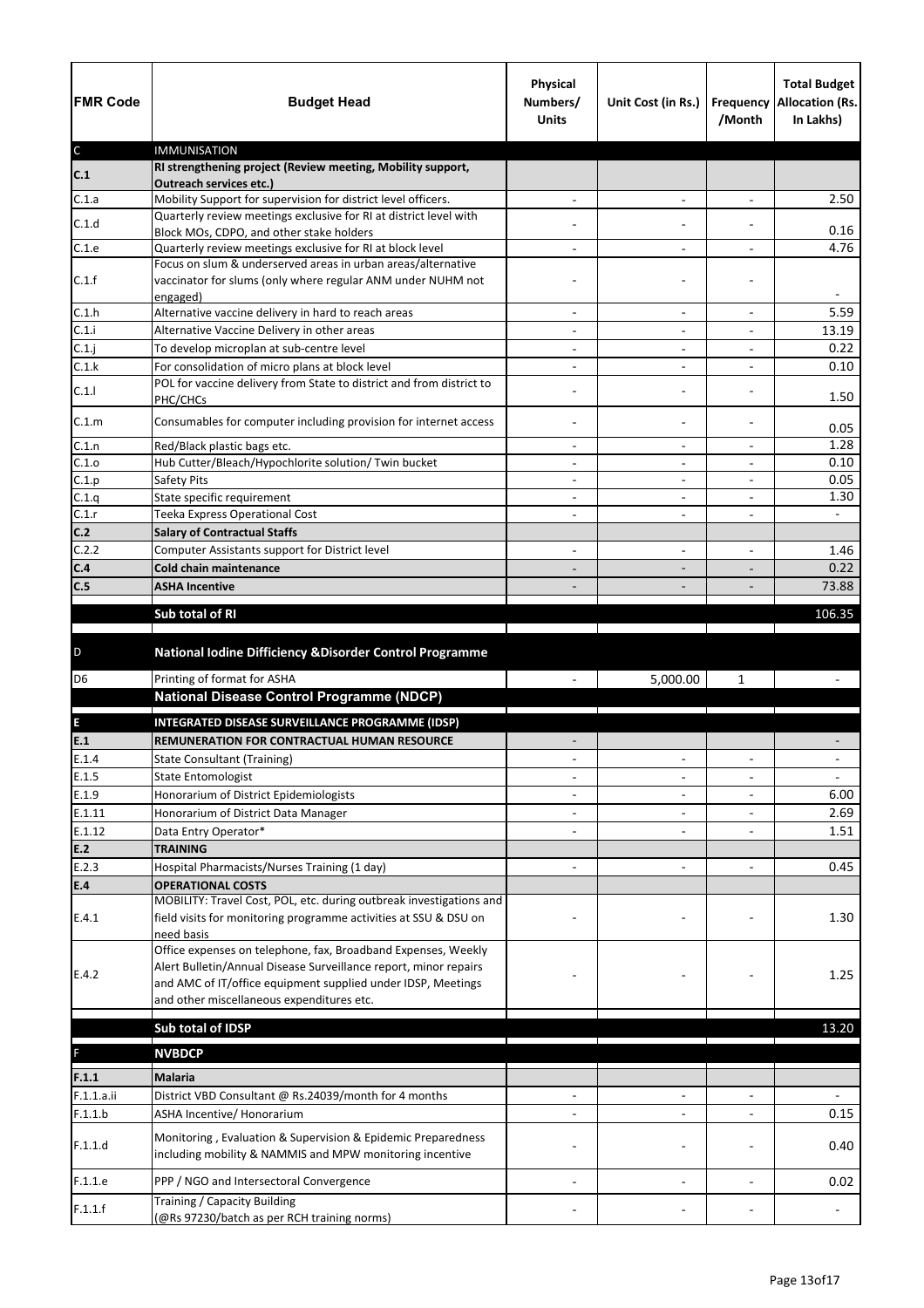| <b>FMR Code</b> | <b>Budget Head</b>                                                                                                                                                                                                                                                                                                                                             | Physical<br>Numbers/<br><b>Units</b> | Unit Cost (in Rs.)       | Frequency<br>/Month      | <b>Total Budget</b><br><b>Allocation (Rs.</b><br>In Lakhs) |
|-----------------|----------------------------------------------------------------------------------------------------------------------------------------------------------------------------------------------------------------------------------------------------------------------------------------------------------------------------------------------------------------|--------------------------------------|--------------------------|--------------------------|------------------------------------------------------------|
| F.1.2           | Dengue & Chikungunya                                                                                                                                                                                                                                                                                                                                           |                                      |                          |                          |                                                            |
| F.1.2.a(ii)     | Sentinel surveillance Hospital recurrent                                                                                                                                                                                                                                                                                                                       |                                      | $\qquad \qquad -$        |                          |                                                            |
| F.1.2.c         | Monitoring/supervision and Rapid response                                                                                                                                                                                                                                                                                                                      |                                      | $\overline{\phantom{a}}$ | $\overline{a}$           | 0.38                                                       |
| F.1.2.d         | Epidemic preparedness                                                                                                                                                                                                                                                                                                                                          |                                      | $\overline{\phantom{a}}$ |                          | 0.17                                                       |
| F.1.2.f         | Vector Control, environmental management & fogging machine                                                                                                                                                                                                                                                                                                     |                                      |                          |                          | 0.42                                                       |
| F.1.2.h         | <b>Training / Workshop</b>                                                                                                                                                                                                                                                                                                                                     |                                      | $\blacksquare$           |                          | 0.12                                                       |
| F.1.3           | Acute Encephalitis Syndrome (AES)/ Japanese Encephalitis (JE)                                                                                                                                                                                                                                                                                                  |                                      |                          |                          |                                                            |
| F.1.3.a         | Strengthening of Sentinel sites which will include Diagnostics and                                                                                                                                                                                                                                                                                             |                                      |                          |                          |                                                            |
| F.1.3.d         | Case Management, supply of kits by Gol<br>Monitoring and supervision                                                                                                                                                                                                                                                                                           | $\overline{a}$                       | $\overline{\phantom{a}}$ | $\blacksquare$           |                                                            |
|                 | ICU Establishment in endemic districts                                                                                                                                                                                                                                                                                                                         | -                                    | $\overline{\phantom{a}}$ | $\overline{\phantom{a}}$ |                                                            |
|                 |                                                                                                                                                                                                                                                                                                                                                                |                                      |                          |                          |                                                            |
| $F.1.3.$ j      | 05 Medical Officer, 20 Staff nurse (for 6 Months), as per Gol Norms.                                                                                                                                                                                                                                                                                           |                                      | $\overline{\phantom{a}}$ | $\blacksquare$           |                                                            |
|                 | Ancilary Staff for PICUs<br>ASHA incentive for referral of AES/JE cases to the nearest                                                                                                                                                                                                                                                                         |                                      |                          |                          |                                                            |
| F.1.3.m         | CHC/DH/Medical College                                                                                                                                                                                                                                                                                                                                         |                                      |                          |                          |                                                            |
| F.1.4           | <b>Lymphatic Filariasis</b>                                                                                                                                                                                                                                                                                                                                    |                                      |                          |                          |                                                            |
| F.1.4.a         | State Task Force, State Technical Advisory Committee<br>meeting, printing of forms/registers, mobility support, district<br>coordination meeting, sensitization of media etc., morbidity<br>management, monitoring & supervision and mobility support<br>for Rapid Response Team and contingency support (printing<br>and IEC to be budgeted under B.10.6.9.d) |                                      |                          |                          | 0.38                                                       |
| F.1.4.b         | Microfilaria Survey<br>(@ Rs50000 each MDA district)                                                                                                                                                                                                                                                                                                           |                                      |                          |                          | 0.50                                                       |
| F.1.4.c         | Monitoring & Evaluation (Post MDA assessment by medical<br>colleges (Govt. & private)/ICMR institutions)<br>(@Rs.15000 each MDA district)                                                                                                                                                                                                                      |                                      |                          |                          | 0.15                                                       |
| F.1.4.d         | Training/sensitization of district level officers on ELF and drug<br>distributors including peripheral health workers                                                                                                                                                                                                                                          |                                      |                          |                          | 3.94                                                       |
| F.1.4.e         | Honorarium for Drug Administrators including ASHAs and<br>supervisors involved in MDA<br>(@Appx drug distributor X Rs.600max)                                                                                                                                                                                                                                  |                                      |                          |                          | 14.00                                                      |
| F.1.4.h         | Post-MDA surveillance<br>(for TAS passed districts only @ 70000per district)                                                                                                                                                                                                                                                                                   |                                      |                          |                          |                                                            |
| F.1.5           | Kala-azar                                                                                                                                                                                                                                                                                                                                                      |                                      |                          |                          |                                                            |
| F.1.5           | Case search/ Camp Approach                                                                                                                                                                                                                                                                                                                                     | $\overline{\phantom{0}}$             | $\overline{\phantom{a}}$ | $\overline{a}$           |                                                            |
| F.1.5.a         | Spray Pumps & accessories                                                                                                                                                                                                                                                                                                                                      |                                      |                          |                          |                                                            |
| F.1.5.b         | Operational cost for spray including spray wages                                                                                                                                                                                                                                                                                                               | $\overline{\phantom{a}}$             | $\overline{\phantom{a}}$ | $\overline{\phantom{a}}$ |                                                            |
| F.1.5.c         | Mobility/POL/supervision                                                                                                                                                                                                                                                                                                                                       |                                      |                          |                          |                                                            |
| F.1.5.d         | Monitoring & Evaluation                                                                                                                                                                                                                                                                                                                                        |                                      | $\overline{\phantom{a}}$ |                          |                                                            |
| F.1.5.e         | Training for spraying                                                                                                                                                                                                                                                                                                                                          |                                      |                          |                          |                                                            |
|                 |                                                                                                                                                                                                                                                                                                                                                                |                                      |                          |                          |                                                            |
|                 | <b>Sub total of NVBDCP</b>                                                                                                                                                                                                                                                                                                                                     |                                      |                          |                          | 20.63                                                      |
|                 |                                                                                                                                                                                                                                                                                                                                                                |                                      |                          |                          |                                                            |
| G<br>G.1.       | <b>NLEP</b>                                                                                                                                                                                                                                                                                                                                                    |                                      |                          |                          |                                                            |
| G.1.2           | <b>Case detection &amp; Management</b><br>Services in Urban Areas                                                                                                                                                                                                                                                                                              |                                      |                          |                          |                                                            |
| G.1.3           | <b>Extended ASHA involvement</b>                                                                                                                                                                                                                                                                                                                               |                                      |                          |                          | 1.14                                                       |
| G.1.3.a         | Sensitization for ASHA                                                                                                                                                                                                                                                                                                                                         | 300                                  | 100.00                   | $\mathbf{1}$             | 0.30                                                       |
| G.1.3.b         | Incentive for case detection and treatment completion                                                                                                                                                                                                                                                                                                          |                                      |                          |                          |                                                            |
| G.1.3.b.i       | Detection                                                                                                                                                                                                                                                                                                                                                      |                                      |                          |                          |                                                            |
| G.1.3.b.ii      | PB treatment completion                                                                                                                                                                                                                                                                                                                                        | 17                                   | 400.00                   | $\mathbf{1}$             | 0.07                                                       |
| G.1.3.b.iii     | <b>MB treatment Completion</b>                                                                                                                                                                                                                                                                                                                                 | 11                                   | 600.00                   | $\mathbf{1}$             | 0.07                                                       |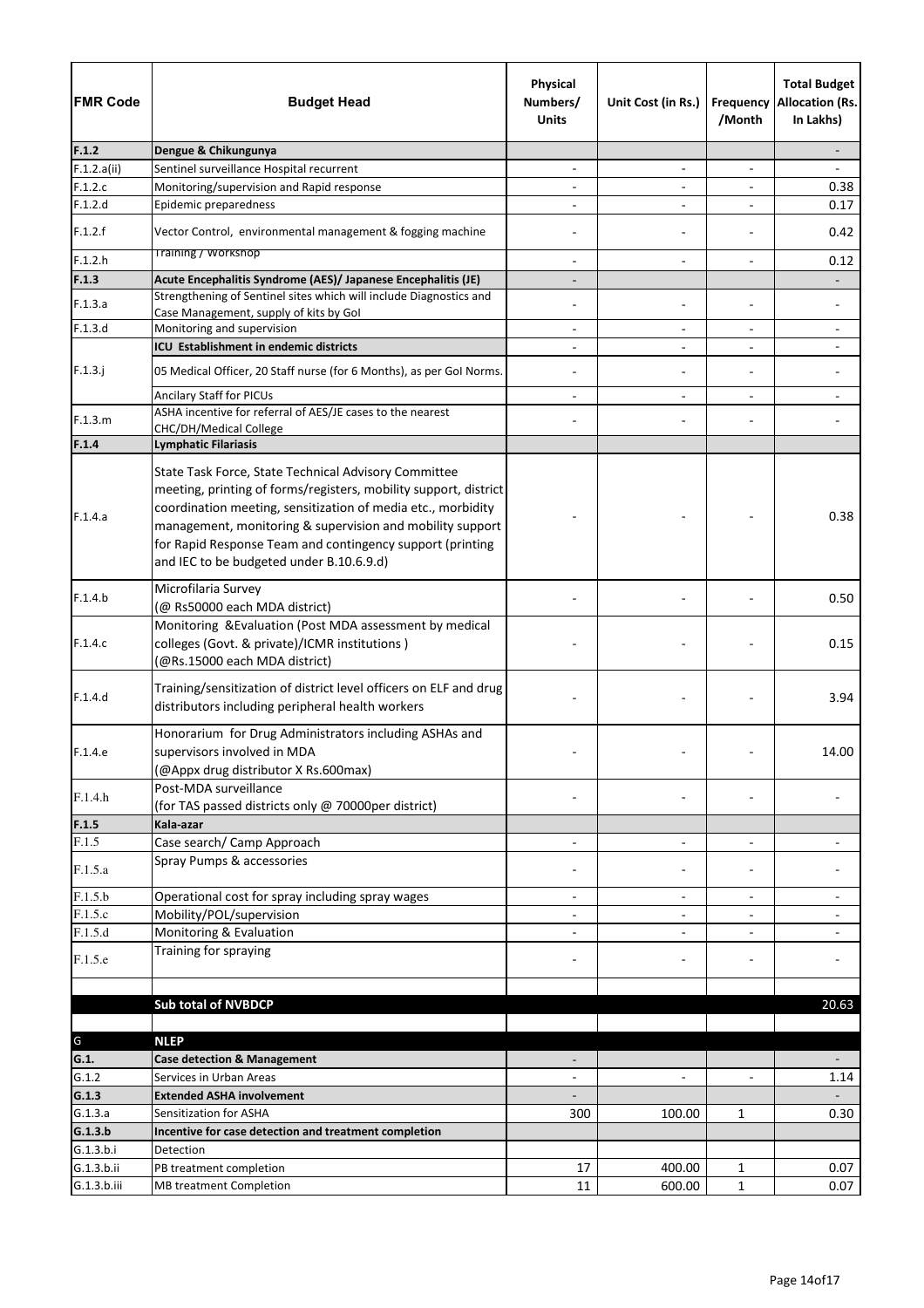| <b>FMR Code</b> | <b>Budget Head</b>                                                                                                        | <b>Physical</b><br>Numbers/<br><b>Units</b> | Unit Cost (in Rs.)       | /Month                   | <b>Total Budget</b><br><b>Frequency Allocation (Rs.</b><br>In Lakhs) |
|-----------------|---------------------------------------------------------------------------------------------------------------------------|---------------------------------------------|--------------------------|--------------------------|----------------------------------------------------------------------|
| G.2             | DPMR: MCR footwear, Aids and appliances, Welfare allowance to<br>patients for RCS, Support to govt. institutions for RCS  |                                             |                          |                          |                                                                      |
| G.2.1           | <b>MCR</b>                                                                                                                | 60                                          | 300.00                   | $\mathbf{1}$             | 0.18                                                                 |
| G.2.2           | Aids/Appliance                                                                                                            | 1                                           | 17,000.00                | $\mathbf{1}$             | 0.17                                                                 |
| G.2.3           | Welfare/RCS                                                                                                               |                                             | 8,000.00                 | $\mathbf{1}$             | $\qquad \qquad -$                                                    |
| G.2.4           | At Institute                                                                                                              |                                             | 5,000.00                 | $\mathbf{1}$             |                                                                      |
| G.3.2.b         | Contractual Staff at District level (All service delivery to be<br>budgeted under B.30)                                   |                                             |                          |                          |                                                                      |
| G.3.2.b.i       | District Leprosy consultant                                                                                               | $\overline{\phantom{a}}$                    | 34,650.00                | 12                       | $\qquad \qquad \blacksquare$                                         |
| G.4.<br>G.4.1   | <b>Programme Management</b><br><b>Travel Cost and Review Meeting</b>                                                      |                                             |                          |                          |                                                                      |
| G.4.1.b         | Travel expenses - Contractual Staff at District level                                                                     | $\mathbf{1}$                                | 25,000.00                | $\mathbf{1}$             | 0.25                                                                 |
| G.4.3           | <b>Office Operation &amp; Maintenance</b>                                                                                 |                                             |                          |                          |                                                                      |
| G.4.3.b         | Office operation - District Cell                                                                                          | $\mathbf{1}$                                | 35,000.00                | $\mathbf{1}$             | 0.35                                                                 |
| G.4.4           | <b>Consumables</b>                                                                                                        |                                             |                          |                          |                                                                      |
| G.4.4.b         | <b>District Cell</b>                                                                                                      | $\mathbf{1}$                                | 30,000.00                | $\mathbf{1}$             | 0.30                                                                 |
| G.4.5           | <b>Mobility Support</b>                                                                                                   |                                             |                          |                          |                                                                      |
| G.4.5.b         | District Cell                                                                                                             | $\mathbf{1}$                                | 150,000.00               | $\mathbf{1}$             | 1.50                                                                 |
| G.5             | Others: travel expenses for regular staff.                                                                                | $\mathbf{1}$                                | 20,000.00                | $\mathbf{1}$             | 0.20                                                                 |
|                 |                                                                                                                           |                                             |                          |                          |                                                                      |
|                 | <b>Sub total of NLEP</b>                                                                                                  |                                             |                          |                          | 4.52                                                                 |
|                 |                                                                                                                           |                                             |                          |                          |                                                                      |
| $\mathsf{H}%$   | <b>RNTCP</b>                                                                                                              |                                             |                          |                          |                                                                      |
| H.2             | Laboratory Materials                                                                                                      |                                             | $\overline{\phantom{0}}$ |                          | 11.29                                                                |
| H.3             | Honorarium/Counselling Charges                                                                                            |                                             | $\overline{\phantom{0}}$ | $\overline{\phantom{a}}$ | 42.57                                                                |
| H.5             | <b>Equipment Maintenance</b>                                                                                              |                                             | $\qquad \qquad -$        |                          | 0.95                                                                 |
| H.6             | <b>Training</b>                                                                                                           | $\overline{\phantom{a}}$                    | $\overline{\phantom{0}}$ |                          | 7.30                                                                 |
| H.7             | Vehicle Operation (POL & Maintenance)                                                                                     |                                             | $\overline{a}$           |                          | 8.26                                                                 |
| H.8             | Vehicle hiring                                                                                                            |                                             |                          |                          | 11.62                                                                |
| H.10            | Medical Colleges (All service delivery to be budgeted under B.30)                                                         |                                             |                          |                          | 1.15                                                                 |
| H.11            | <b>Office Operation (Miscellaneous)</b><br>Contractual Services (All service delivery to be budgeted under                |                                             | $\overline{\phantom{0}}$ |                          | 2.05                                                                 |
| H.12            | B.30)                                                                                                                     |                                             | -                        |                          | 84.84                                                                |
| H.13            | Printing                                                                                                                  | $\overline{\phantom{0}}$                    | $\overline{\phantom{0}}$ | $\overline{a}$           | 1.70                                                                 |
| H.16            | <b>Procurement of Vehicles</b>                                                                                            |                                             | $\overline{\phantom{0}}$ |                          |                                                                      |
| H.18            | Patient Support & Transportation Charges                                                                                  |                                             | $\qquad \qquad -$        |                          | 4.71                                                                 |
| H.19            | <b>Supervision and Monitoring</b>                                                                                         |                                             | $\overline{\phantom{0}}$ |                          | 4.97                                                                 |
| H.20            | Annual Increment (Programme Management Staff)                                                                             |                                             |                          |                          | 2.58                                                                 |
| H.21            | EPF (Employer's contribution)                                                                                             |                                             |                          |                          | $\overline{\phantom{0}}$                                             |
|                 | <b>Sub total of RNTCP</b>                                                                                                 |                                             |                          |                          | 183.98                                                               |
|                 | <b>Total of NDCP</b>                                                                                                      |                                             |                          |                          | 222.33                                                               |
|                 | Non Communicable Disease Control Programme (NCD)                                                                          |                                             |                          |                          |                                                                      |
|                 |                                                                                                                           |                                             |                          |                          |                                                                      |
|                 | <b>National Mental Health programme (NMHP)</b>                                                                            |                                             |                          |                          |                                                                      |
| J.1<br>J.1.1    | <b>District Mental Health Programme</b><br>A) Infrastructure for District DMHP Centre, Counseling Centre                  |                                             |                          |                          |                                                                      |
|                 | under psychology deptt. In aselected college including crisis                                                             |                                             |                          |                          |                                                                      |
|                 | helpline setting up the centre, furniture, computer facilities,                                                           |                                             |                          |                          |                                                                      |
|                 | telephone etc.<br>Training of PHC Medical Officers, Nurses, Paramedical Workers &                                         |                                             |                          |                          |                                                                      |
| J.1.2           | Other Health Staff working under the DMHP                                                                                 |                                             |                          |                          |                                                                      |
| J.1.3           | Targeted interventions at community level Activities &<br>interventions targeted at schools, colleges, workplaces, out of |                                             |                          |                          |                                                                      |
| J.1.4           | school adolescents, urban slums and suicide prevention.<br>Equipments                                                     |                                             |                          |                          |                                                                      |
|                 | Operational expenses of the district centre : rent, telephone                                                             |                                             |                          |                          |                                                                      |
| J.1.5<br>J.1.7  | exnenses, website etc                                                                                                     |                                             |                          |                          |                                                                      |
|                 | Miscellaneous/ Travel/ Contingency                                                                                        |                                             |                          |                          |                                                                      |
|                 | <b>Sub total of NMHP</b>                                                                                                  |                                             |                          |                          |                                                                      |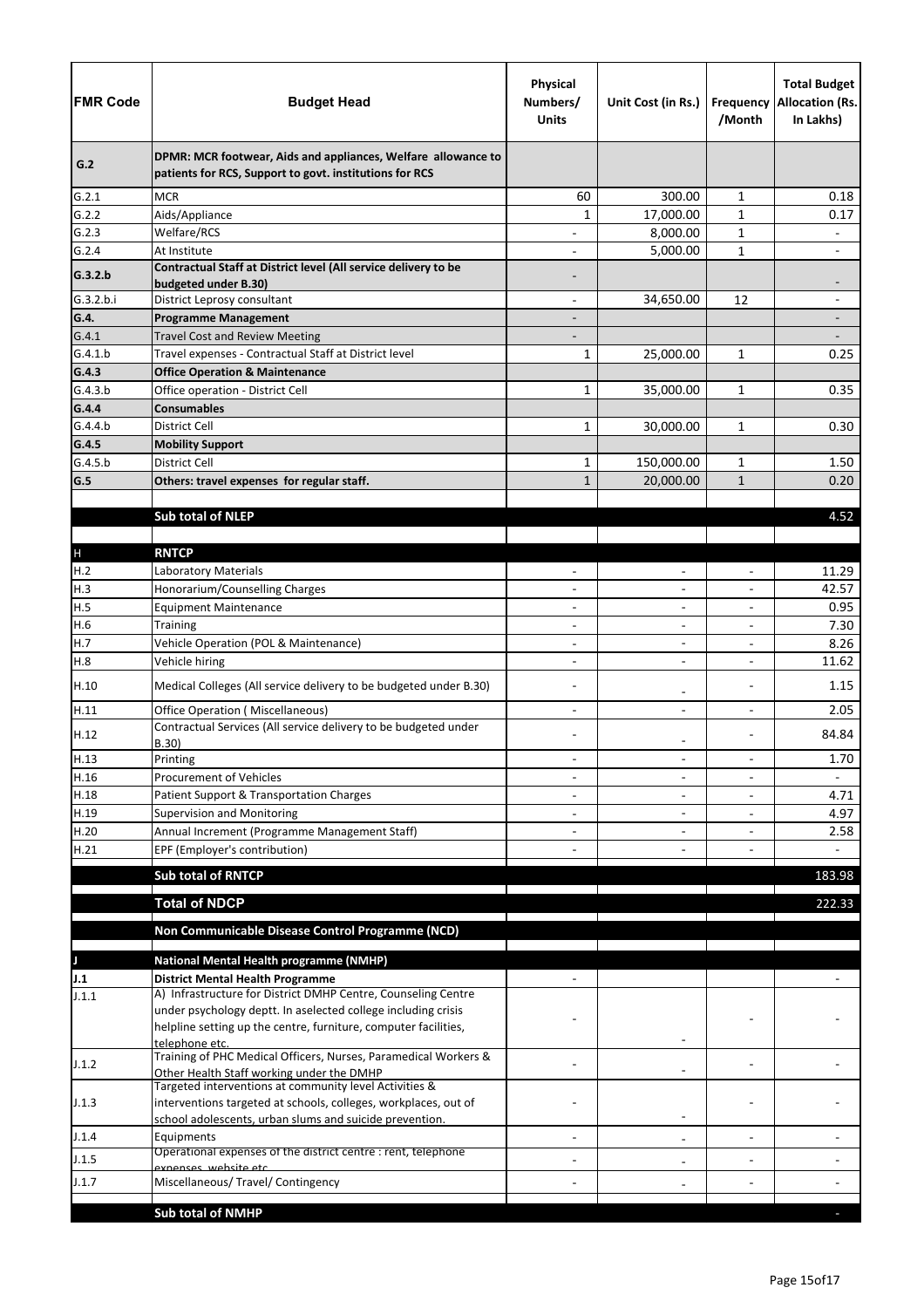| <b>FMR Code</b>  | <b>Budget Head</b>                                                                                    | <b>Physical</b><br>Numbers/<br><b>Units</b> | Unit Cost (in Rs.) | Frequency<br>/Month | <b>Total Budget</b><br><b>Allocation (Rs.</b><br>In Lakhs) |
|------------------|-------------------------------------------------------------------------------------------------------|---------------------------------------------|--------------------|---------------------|------------------------------------------------------------|
|                  | National Programme for the Healthcare of the Elderly                                                  |                                             |                    |                     |                                                            |
| K                | (NPHCE)                                                                                               |                                             |                    |                     |                                                            |
| K.1              | <b>Recurring Grant-in-Aid</b>                                                                         |                                             |                    |                     |                                                            |
| K.1.1<br>K.1.1.1 | <b>District Hospital</b><br>Machinery & Equipment @ Rs.3.00 lakh per unit                             |                                             | 150,000.00         | 12                  | 1.50                                                       |
| K.1.4            | <b>Sub-Centre</b>                                                                                     |                                             |                    |                     |                                                            |
| K.1.4.1          | Aids and Appliances @ Rs.0.30 lakh per Sub-Centre                                                     | 192                                         | 15,000.00          | 1                   | 28.80                                                      |
|                  | <b>Sub total of NPHCE</b>                                                                             |                                             |                    |                     | 30.30                                                      |
|                  |                                                                                                       |                                             |                    |                     |                                                            |
| ${\sf M}$<br>M.1 | <b>National Tobacco Control Programme (NTCP)</b><br><b>District Tobacco Control Cell (DTCC)</b>       |                                             |                    |                     |                                                            |
| M.1.1            | <b>Training/ Sensitization Prog.</b>                                                                  |                                             |                    |                     |                                                            |
| M.1.1.1          | 2 Orientation of Stakeholder organizations @ Rs. 54267 per                                            | 2                                           |                    | 1                   |                                                            |
| M.1.1.2          | Orientation<br>Training of Health Professionals                                                       | $\overline{2}$                              | 54,267.00          | 1                   | 1.09                                                       |
| M.1.1.3          |                                                                                                       |                                             | 55,000.00          |                     | 1.10                                                       |
|                  | <b>Orientation of Law Enforcers</b><br>Training of PRI's representatives/ Police personnel/ Teachers/ | 2                                           | 70,000.00          | 1                   | 1.40                                                       |
| M.1.1.4          | Transport personnel/ NGO personnel/ other stakeholders                                                | 1                                           | 84,507.00          | 1                   | 0.85                                                       |
| M.1.1.5          | Other Trainings/Orientations - sessions incorporated in other's<br>training                           | 1                                           | 55,507.00          | 1                   | 0.56                                                       |
| M.1.2            | <b>School Programme</b>                                                                               |                                             |                    |                     |                                                            |
| M.1.2.1          | Coverage of Public School                                                                             | 5                                           | 10,000.00          | 1                   | 0.50                                                       |
| M.1.2.2          | Coverage of Pvt. School                                                                               | 10                                          | 10,500.00          | 1                   | 1.05                                                       |
| M.1.2.3          | Coverage of Public School in other's school programme                                                 | 10                                          | 10,500.00          | 1                   | 1.05                                                       |
| M.1.2.4          | Coverage of Pvt. School in other's school programme                                                   | 10                                          | 9,000.00           | 1                   | 0.90                                                       |
| M.1.2.5          | Sensitization campaign for college students                                                           | 35                                          | 10,000.00          | $\mathbf{1}$        | 3.50                                                       |
| M.1.3            | <b>Flexible pool</b>                                                                                  |                                             |                    |                     |                                                            |
| M.1.3.1          | <b>District level Coordination Committee</b>                                                          | 4                                           | 2,500.00           | 1                   | 0.10                                                       |
| M.1.3.2          | Monitoring Committee on Section 5                                                                     | 4                                           | 2,000.00           | 1                   | 0.08                                                       |
| M.1.3.3          | <b>Enforcement Squads</b>                                                                             | 4                                           | 5,000.00           | 1                   | 0.20                                                       |
| M.1.3.4          | Baseline/Endline surveys/ Research studies                                                            | 2                                           | 100,000.00         | 1                   | 2.00                                                       |
| M.1.3.5          | Misc./Office Expenses for all 75 districts and DEO for 14 Existing                                    | 1                                           | 455,120.00         | 1                   | 4.55                                                       |
|                  | district @Rs. 12000/month for 12 months                                                               | 1                                           | 12,000.00          | 12                  | 1.44                                                       |
| M.1.4            | <b>Manpower Support</b>                                                                               |                                             |                    |                     |                                                            |
|                  | Honorarium of Existing District Consultant Rs. 40000/months for 12                                    | 1                                           |                    | 12                  |                                                            |
| M.1.4.1          | momths<br>Honorarium of New District Consultant Rs. 40000/months for 6                                |                                             | 40,000.00          |                     | 4.80                                                       |
|                  | momths                                                                                                |                                             | 40,000.00          | 6                   | $\overline{\phantom{a}}$                                   |
| M.1.4.2          | Social Worker                                                                                         |                                             |                    |                     | $\overline{\phantom{a}}$                                   |
| M.1.4.3          | Mobility Support @ Rs. 30000/month for 12 months                                                      | $\mathbf{1}$                                | 300,000.00         | $\mathbf 1$         | 3.00                                                       |
| M.1.5            | <b>Non-Recurring Grants</b>                                                                           |                                             |                    |                     |                                                            |
| M.1.5.1          | Procurement of equipment @ Rs. 100000                                                                 |                                             | 100,000.00         | $\mathbf 1$         |                                                            |
| M.2              | <b>Tobacco Cessation Centre (TCC)</b>                                                                 |                                             |                    |                     |                                                            |
| M.2.1            | <b>Training &amp; Outreach</b>                                                                        |                                             |                    |                     |                                                            |
| M.2.1.1          | Weekly FGD with the tobacco users @ Rs. 1000 per week                                                 | 1                                           | 1,000.00           | 52                  | 0.52                                                       |
| M.2.1.2          | Monthly meeting with the hospital staff @ 4000 per month                                              | 1                                           | 4,000.00           | 12                  | 0.48                                                       |
| M.2.2            | Contingency/Misc.                                                                                     |                                             |                    |                     |                                                            |
| M.2.2.1          | Mobility support @ Rs. 5,000 p.m.                                                                     | 1                                           | 5,000.00           | 12                  | 0.60                                                       |
| M.2.2.2          | Office Expenses @ 40,000 p.a.                                                                         | 1                                           | 40,000.00          | $\mathbf{1}$        | 0.40                                                       |
| M.2.3            | <b>Non-Recurring Grants</b>                                                                           |                                             |                    |                     |                                                            |
| M.2.3.1          | Procurement of equipment for Setting and Running TCC @ 2,50,000                                       |                                             | 250,000.00         | 1                   |                                                            |
|                  | Sub total of NTCP                                                                                     |                                             |                    |                     | 30.16                                                      |
|                  |                                                                                                       |                                             |                    |                     |                                                            |